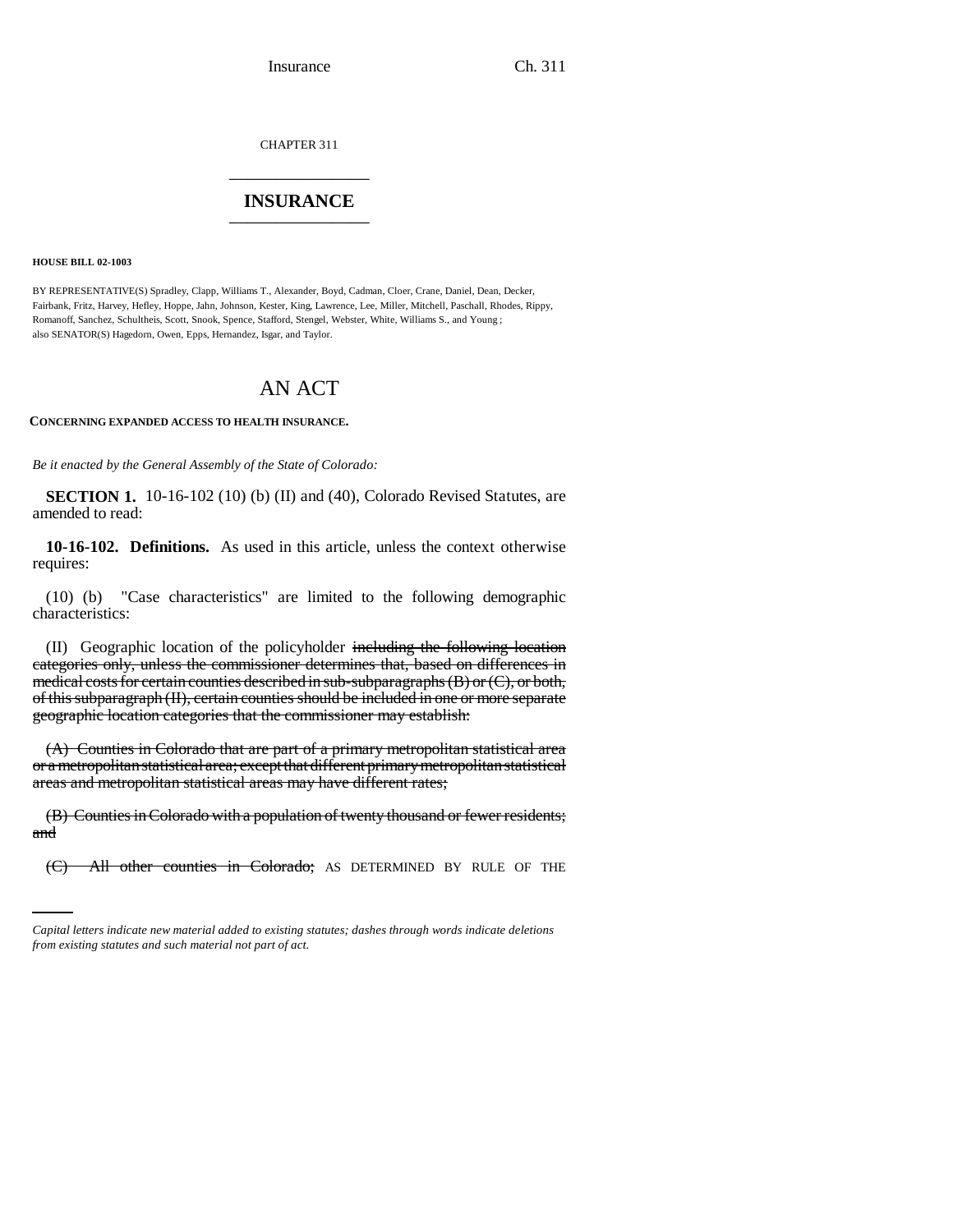### COMMISSIONER PURSUANT TO SECTION 10-16-104.7;

(40) (a) "Small employer" means any person, firm, corporation, partnership, or association that is actively engaged in business that, on at least fifty percent of its working days during the preceding calendar quarter, employed no more than fifty eligible employees, the majority of whom were employed within this state and that was not formed primarily for the purpose of purchasing insurance. On and after January 1, 1996, "Small employer" includes a business group of one. In determining the number of eligible employees, companies that are affiliated companies, or that are eligible to file a combined tax return for purposes of state taxation, shall be considered one employer.

(b) IN ORDER TO BE CLASSIFIED AS A SMALL EMPLOYER WITH MORE THAN ONE EMPLOYEE WHEN ONLY ONE EMPLOYEE ENROLLS IN THE SMALL EMPLOYER'S HEALTH BENEFIT PLAN, THE SMALL EMPLOYER SHALL SUBMIT TO THE SMALL EMPLOYER CARRIER THE TWO MOST RECENT QUARTERLY EMPLOYMENT AND TAX STATEMENTS SUBSTANTIATING THAT THE EMPLOYER HAD TWO OR MORE ELIGIBLE EMPLOYEES. SUCH SMALL EMPLOYER GROUP SHALL ALSO MEET THE PARTICIPATION REQUIREMENTS OF THE SMALL EMPLOYER CARRIER.

**SECTION 2.** 10-16-102 (6), Colorado Revised Statutes, is amended BY THE ADDITION OF A NEW PARAGRAPH to read:

**10-16-102. Definitions.** As used in this article, unless the context otherwise requires:

(6) (d) FOR PURPOSES OF DETERMINING WHETHER AN APPLICANT MEETS THE REQUIREMENTS OF TWENTY-FOUR HOURS OR MORE PER WEEK ON A PERMANENT BASIS AS SET FORTH IN THIS SUBSECTION (6), THE COMMISSIONER SHALL PROMULGATE A RULE, WITHIN EXISTING RESOURCES, TO DEFINE WHAT TYPES OF DOCUMENTATION MAY BE REQUESTED BY A CARRIER TO SUBSTANTIATE THIS REQUIREMENT.

**SECTION 3.** 10-16-105 (7.2), (7.4) (c), (7.6) (a) (I), and (8) (f) (II), Colorado Revised Statutes, are amended to read:

**10-16-105. Small group sickness and accident insurance - guaranteed issue - mandated provisions for basic and standard health benefit plans.** (7.2) The commissioner shall promulgate rules to implement a basic health benefit plan and a standard health benefit plan to be offered by each small employer carrier as a condition of transacting business in this state. Such rules shall be effective January 1, 1995, and in conformity with the provisions of article 4 of title 24, C.R.S., AND SHALL INCORPORATE THE FOLLOWING:

(a) THE STANDARD HEALTH BENEFIT PLAN SHALL REFLECT THE BENEFIT DESIGN OF COMMON PLAN OFFERINGS IN THE SMALL GROUP MARKET; AND

(b) THE BASIC HEALTH BENEFIT PLAN SHALL REFLECT ONE OF THE FOLLOWING BENEFIT DESIGNS:

(I) COVERAGE THAT MEETS THE REQUIREMENTS FOR A HIGH DEDUCTIBLE HEALTH PLAN FOR THE PURPOSES OF QUALIFYING FOR A FEDERAL MEDICAL SAVINGS ACCOUNT;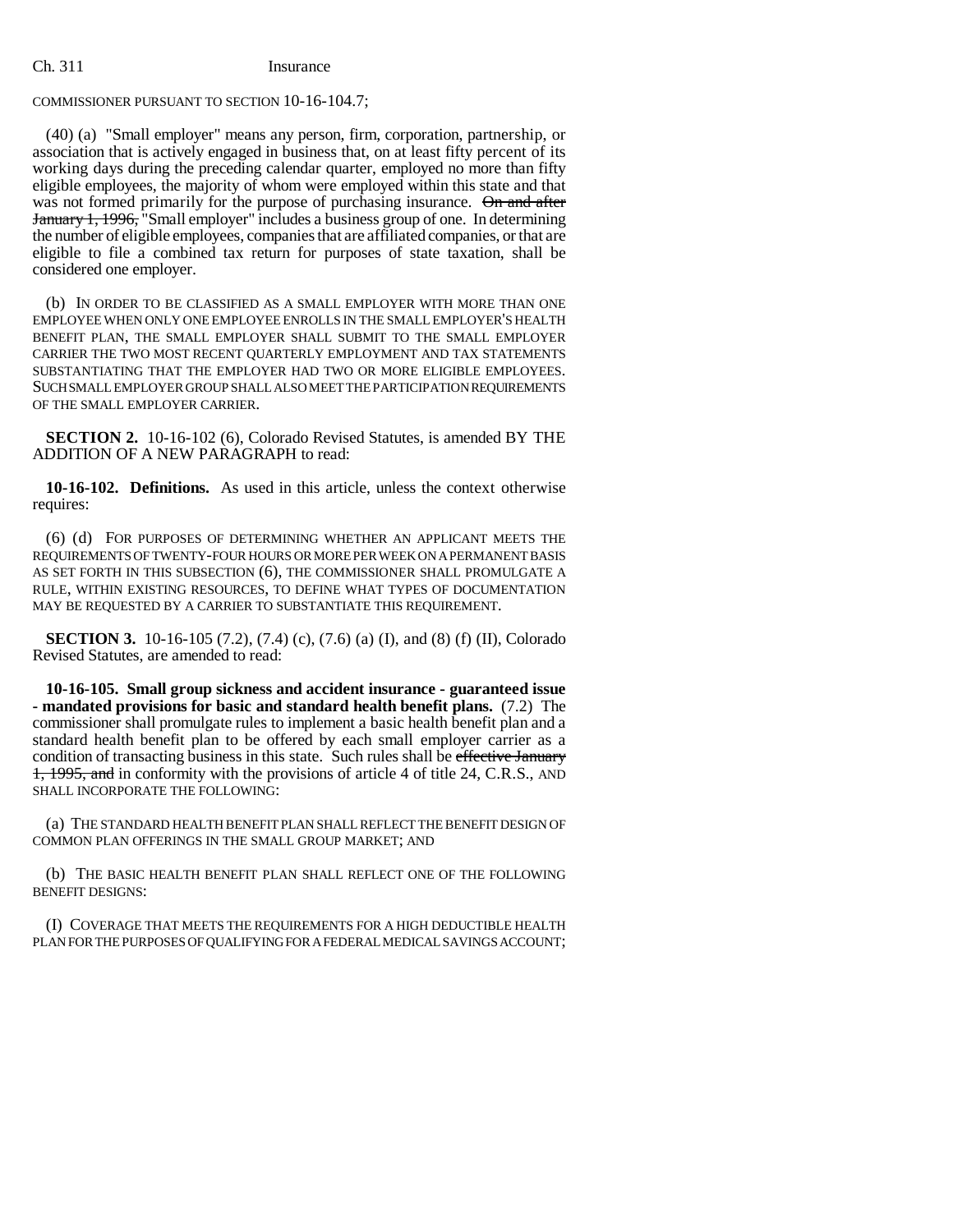EXCEPT THAT HEALTH MAINTENANCE ORGANIZATION BASIC HEALTH BENEFIT PLANS SHALL REFLECT A SHARING OF HIGHER CONSUMER COSTS THROUGH HIGHER COPAYMENTS INSTEAD OF DEDUCTIBLE AMOUNTS. SUCH HEALTH INSURANCE SHALL BE OFFERED IN CONJUNCTION WITH A MEDICAL SAVINGS ACCOUNT, AS DEFINED IN SECTION 39-22-504.7,C.R.S., OR AN ACCOUNT OR OTHER MECHANISM AS DEFINED IN FEDERAL LAW THAT IS COMPARABLE TO A MEDICAL SAVINGS ACCOUNT, WHICH ACCOUNT OR MECHANISM SHALL REFLECT AN EMPLOYER CONTRIBUTION OF NOT LESS THAN ONE HUNDRED PERCENT OF THE AMOUNT OF THE PREMIUM PAID BY THE EMPLOYER FOR EACH INDIVIDUAL EMPLOYEE UP TO SEVENTY-FIVE PERCENT OF THE AMOUNT OF THE DEDUCTIBLE; EXCEPT THAT A BUSINESS GROUP OF ONE MAY NOT CONTRIBUTE MORE THAN THE BUSINESS GROUP OF ONE'S NET INCOME TO A MEDICAL SAVINGS ACCOUNT OR MORE THAN SIXTY-FIVE PERCENT OF THE DEDUCTIBLE AMOUNT OF THE PLAN. A MEDICAL SAVINGS ACCOUNT MAY BE ACCESSED THROUGH A DEBIT CARD SYSTEM.

(II) COVERAGE THAT MEETS THE REQUIREMENTS FOR A HIGH DEDUCTIBLE HEALTH PLAN FOR THE PURPOSES OF QUALIFYING FOR A FEDERAL MEDICAL SAVINGS ACCOUNT; EXCEPT THAT A HEALTH MAINTENANCE ORGANIZATION MAY REFLECT A SHARING OF HIGHER CONSUMER COSTS THROUGH HIGHER COPAYMENTS INSTEAD OF DEDUCTIBLE AMOUNTS. SUCH HIGH DEDUCTIBLE HEALTH PLAN SHALL INCLUDE ALL OF THE MANDATED BENEFITS REQUIRED PURSUANT TO SECTION 10-16-104 AND MAY BE OFFERED IN CONJUNCTION WITH A MEDICAL SAVINGS ACCOUNT OR OTHER MECHANISM AS DEFINED IN FEDERAL LAW THAT IS COMPARABLE TO A MEDICAL SAVINGS ACCOUNT.

(III) A HEALTH BENEFIT PLAN THAT HAS A DEDUCTIBLE AMOUNT OF TWO THOUSAND FIVE HUNDRED DOLLARS IN WHICH THE COVERED PERSON IS RESPONSIBLE AFTER THE FIRST ONE THOUSAND DOLLARS OF COVERAGE HAS BEEN PROVIDED BY AN EMPLOYER IN A MANNER SIMILAR TO A PERSONAL CARE ACCOUNT; OR

(IV) A BASIC HEALTH BENEFIT PLAN AS DETERMINED BY RULE BY THE COMMISSIONER.

(7.4) (c) In applying minimum participation requirements with respect to an employer, a small employer carrier shall not consider employees or dependents who have creditable group coverage OR INDIVIDUAL COVERAGE THAT HAS BEEN CONSISTENTLY MAINTAINED AND THAT WAS IN FORCE PRIOR TO THE INDIVIDUAL'S ELIGIBILITY FOR GROUP COVERAGE UNDER AN EXISTING GROUP PLAN when determining whether the applicable percentage of participation is met. However, a small employer carrier may consider employees or dependents of such employer who have coverage under another health benefit plan that is sponsored by such small employer.

(7.6) (a) No small employer carrier is required to accept applications from or offer coverage pursuant to paragraph (a) of subsection (7.3) of this section:

(I) To a small employer, where the employer is not physically located in the small employer carrier's established geographic service area, EXCEPT AS PROVIDED IN SECTION 10-16-704 (a);

(8) (f) The commissioner may establish regulations RULES to implement the provisions of this subsection (8) and to assure that rating practices used by small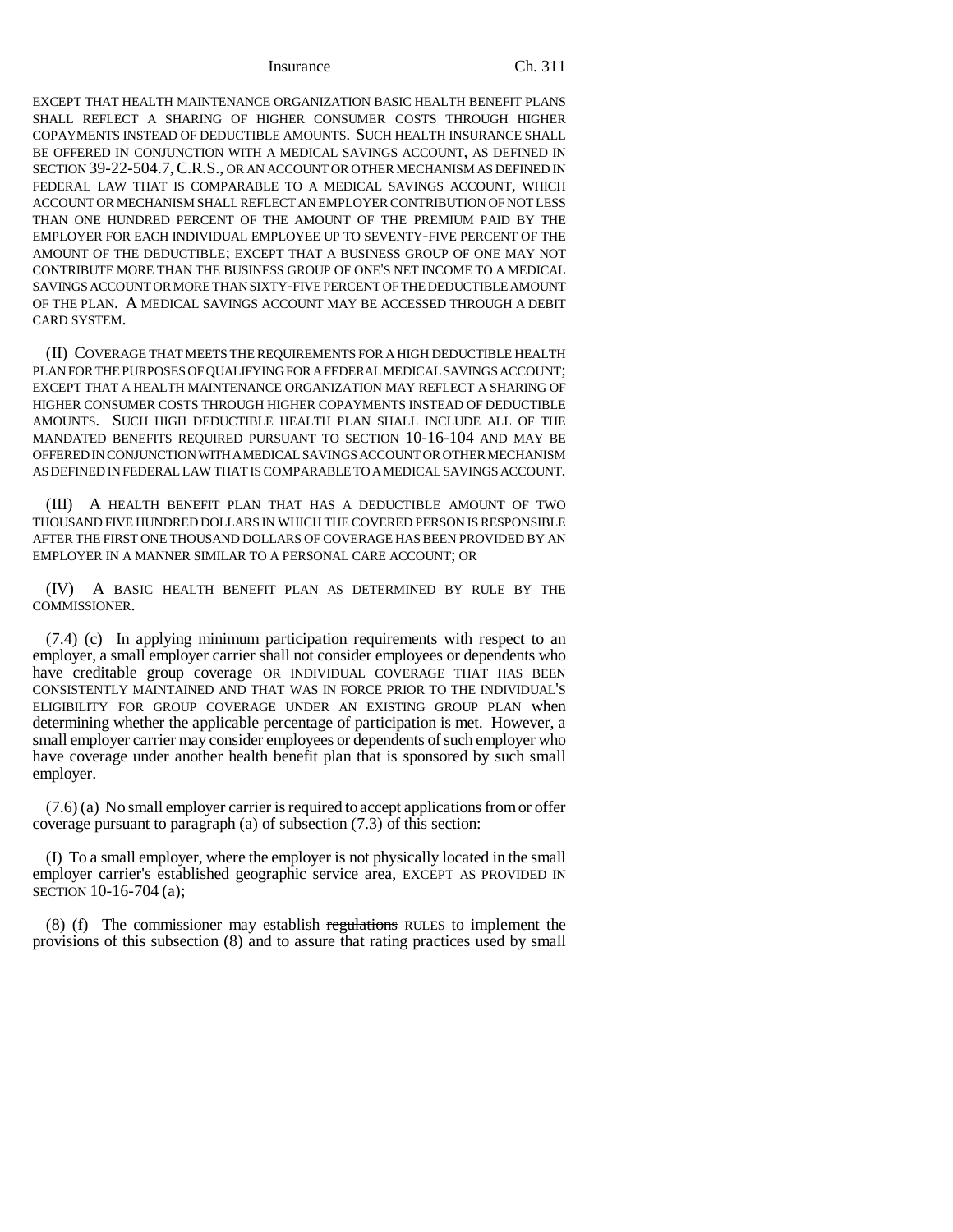employer carriers are consistent with the purposes of this subsection (8), including regulations RULES that:

(II) Prescribe the manner in which case characteristics THAT ARE CONSISTENT WITH SECTION 10-16-104.7 may be used by small employer carriers.

**SECTION 4.** 10-16-116, Colorado Revised Statutes, is amended BY THE ADDITION OF A NEW SUBSECTION to read:

**10-16-116. Catastrophic health insurance - coverage.** (3) INSURERS SHALL PROVIDE A WRITTEN DISCLOSURE TO A COVERED PERSON THAT INDICATES THE MANDATED BENEFITS OF SECTION 10-16-104 (1), (1.7), (4), (5), (5.5), (8), (9), (10), (11), (12),(13), AND (14) ARE COVERED BENEFITS OF THE HIGH DEDUCTIBLE HEALTH PLAN OFFERED PURSUANT TO SECTION  $10-16-105$  (7.2) (b) (I) OR (7.2) (b) (II).

**SECTION 5.** 10-16-118 (1) (a) (I), Colorado Revised Statutes, is amended to read:

**10-16-118. Limitations on preexisting condition limitations.** (1) A health coverage plan that covers residents of this state:

(a) (I) If it is a group health benefit plan, shall not deny, exclude, or limit benefits for a covered individual because of a preexisting condition for losses incurred more than six months following the date of enrollment of the individual in such plan or, if earlier, the first day of the waiting period for such enrollment; EXCEPT THAT, FOR BUSINESS GROUPS OF ONE, A HEALTH BENEFIT PLAN SHALL NOT DENY, EXCLUDE, OR LIMIT BENEFITS FOR A COVERED INDIVIDUAL BECAUSE OF A PREEXISTING CONDITION FOR LOSSES INCURRED MORE THAN TWELVE MONTHS FOLLOWING THE DATE OF ENROLLMENT OF THE INDIVIDUAL IN SUCH PLAN. A group health benefit plan may impose a preexisting condition exclusion or limitation only if such exclusion relates to a condition (whether physical or mental), regardless of the cause of the condition, for which medical advice, diagnosis, care, or treatment was recommended or received within six months immediately preceding the date of enrollment of the individual in such plan or, if earlier, the first day of the waiting period for such enrollment; except that a group health benefit plan shall not impose any preexisting condition exclusion in the case of a child that is adopted or placed for adoption before attaining eighteen years of age, or relating to pregnancy.

**SECTION 6.** 10-16-119 (2) (c), Colorado Revised Statutes, is amended to read:

**10-16-119. Requirements for excess loss insurance used in conjunction with self-insured employer benefit plans under the federal "Employee Retirement Income Security Act''.** (2) All excess loss insurance shall be issued to cover the employer's liability under the employer's self-insured obligation. Excess loss insurance shall meet the following requirements:

(c) (<del>I) Effective</del> COMMENCING WITH POLICIES ISSUED OR RENEWED ON AND AFTER January 1,  $\frac{1995}{2003}$ , the minimum retention to the employer shall be no less than ten FIFTEEN thousand dollars per person per plan year with a minimum one hundred twenty percent of expected claims aggregate. except as provided in subparagraph (II) of this paragraph (e).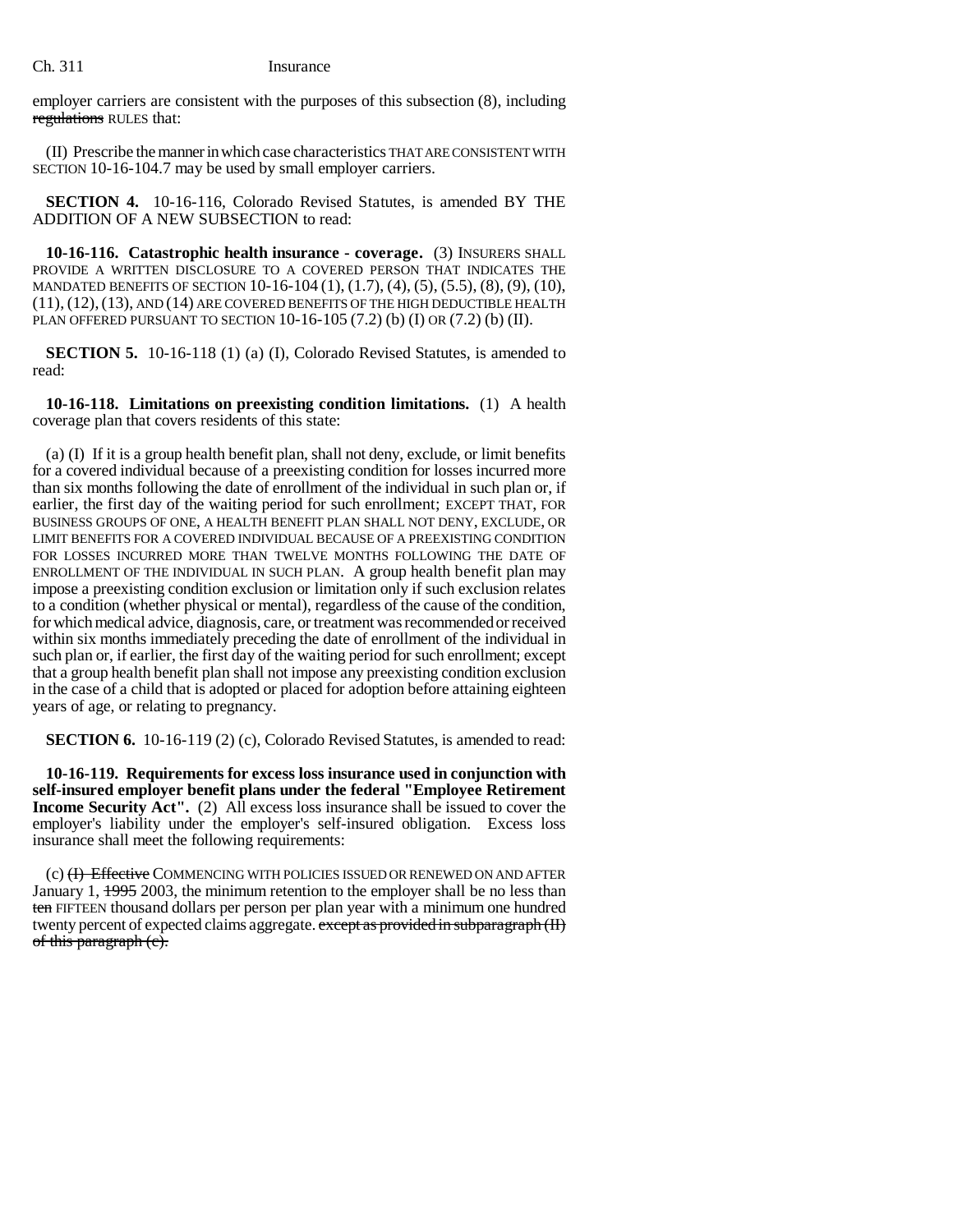(II) For excess loss policies issued and in force prior to January 1, 1995, the minimum retention to the employer shall be no less than five thousand dollars per person per plan year through December 31, 1995, with a minimum one hundred twenty percent of expected claims aggregate. Effective on policy anniversary dates occurring on and after January 1, 1996, such policies shall comply with the provisions of subparagraph (I) of this paragraph (c).

**SECTION 7.** Part 1 of article 16 of title 10, Colorado Revised Statutes, is amended BY THE ADDITION OF A NEW SECTION to read:

**10-16-104.7. Geographic areas for small employers.** (1) THE COMMISSIONER SHALL PROMULGATE A RULE CONCERNING GEOGRAPHIC CASE CHARACTERISTICS, WHICH MAY INCLUDE METROPOLITAN STATISTICAL AREAS FOR SMALL EMPLOYERS. IN PROMULGATING SUCH RULE, THE COMMISSIONER SHALL TAKE TESTIMONY FROM ALL INTERESTED PARTIES, INCLUDING, BUT NOT LIMITED TO, CONSUMER ADVOCATES AND CONSUMERS, INSURERS, HEALTH CARE PROVIDERS, THE STATE DEMOGRAPHER, AND PRODUCERS. THE RULE SHALL INCLUDE, WITHOUT LIMITATION, THE FOLLOWING FEATURES:

(a) IF THE RULE ESTABLISHES SEPARATE GEOGRAPHIC AREAS, IN RATE FILINGS TO THE COMMISSIONER, A CARRIER SHALL BE REQUIRED TO SHOW THAT RATES REFLECT A RELATIVITY TO RATES FOR OTHER AREAS IN THE STATE AND THAT RATES AND RELATIVITIES ARE NOT EXCESSIVE, INADEQUATE, OR UNFAIRLY DISCRIMINATORY IN SUCH GEOGRAPHIC AREAS;

(b) THE RULE SHALL CONTAIN A DETERMINATION OF THE APPROPRIATE POPULATION BASE FOR STATISTICAL RELIABILITY IN DETERMINING GEOGRAPHIC AREAS OR METROPOLITAN STATISTICAL AREAS;

(c) (I) THE RULE SHALL PROVIDE JUSTIFICATIONS OF WHY ANY SEPARATE GEOGRAPHIC AREAS, WHICH MAY INCLUDE METROPOLITAN STATISTICAL AREAS, SERVE THE PUBLIC INTEREST IN REGARD TO ENSURING THAT PREMIUM RATES FOR DIFFERENT GEOGRAPHIC AREAS OF THE STATE ARE NOT EXCESSIVE, MANDATORY, OR UNFAIRLY DISCRIMINATORY;

(II) IF THE COMMISSIONER DETERMINES THAT METROPOLITAN STATISTICAL AREAS ARE NO LONGER THE BEST METHOD FOR ADDRESSING GEOGRAPHIC CASE CHARACTERISTICS, THE COMMISSIONER SHALL PROVIDE DETAILED JUSTIFICATIONS CONCERNING THE SEPARATE GEOGRAPHIC AREAS, IN CONNECTION WITH WHICH THE COMMISSIONER SHALL MAKE PUBLIC THE IMPACT THE GEOGRAPHIC CASE CHARACTERISTICS MAY HAVE ON INSURANCE PREMIUMS FOR THE SEPARATE GEOGRAPHIC AREAS; AND

(d) IN ADOPTING SUCH RULE, THE COMMISSIONER MAY CONSIDER THE COST OF HEALTH CARE IN A GEOGRAPHIC AREA, EXPERIENCE OF HEALTH CARE OF ANY SEPARATE GEOGRAPHIC AREA, AND INFORMATION INCLUDING ACTUARIAL OPINIONS OR CERTIFICATIONS AND SET LOSS RATIOS FOR LOSS RATIO GUARANTEES SUBMITTED BY SMALL EMPLOYER CARRIERS PURSUANT TO SECTION 10-16-107 (1). THE COST OF HEALTH CARE AND EXPERIENCE AND THE POPULATION THAT MAY BE SERVED MAY BE A CONSIDERATION WHEN DETERMINING WHETHER SEPARATE GEOGRAPHIC CASE CHARACTERISTICS ARE NECESSARY, BUT SHALL NOT BE THE SOLE FACTORS OF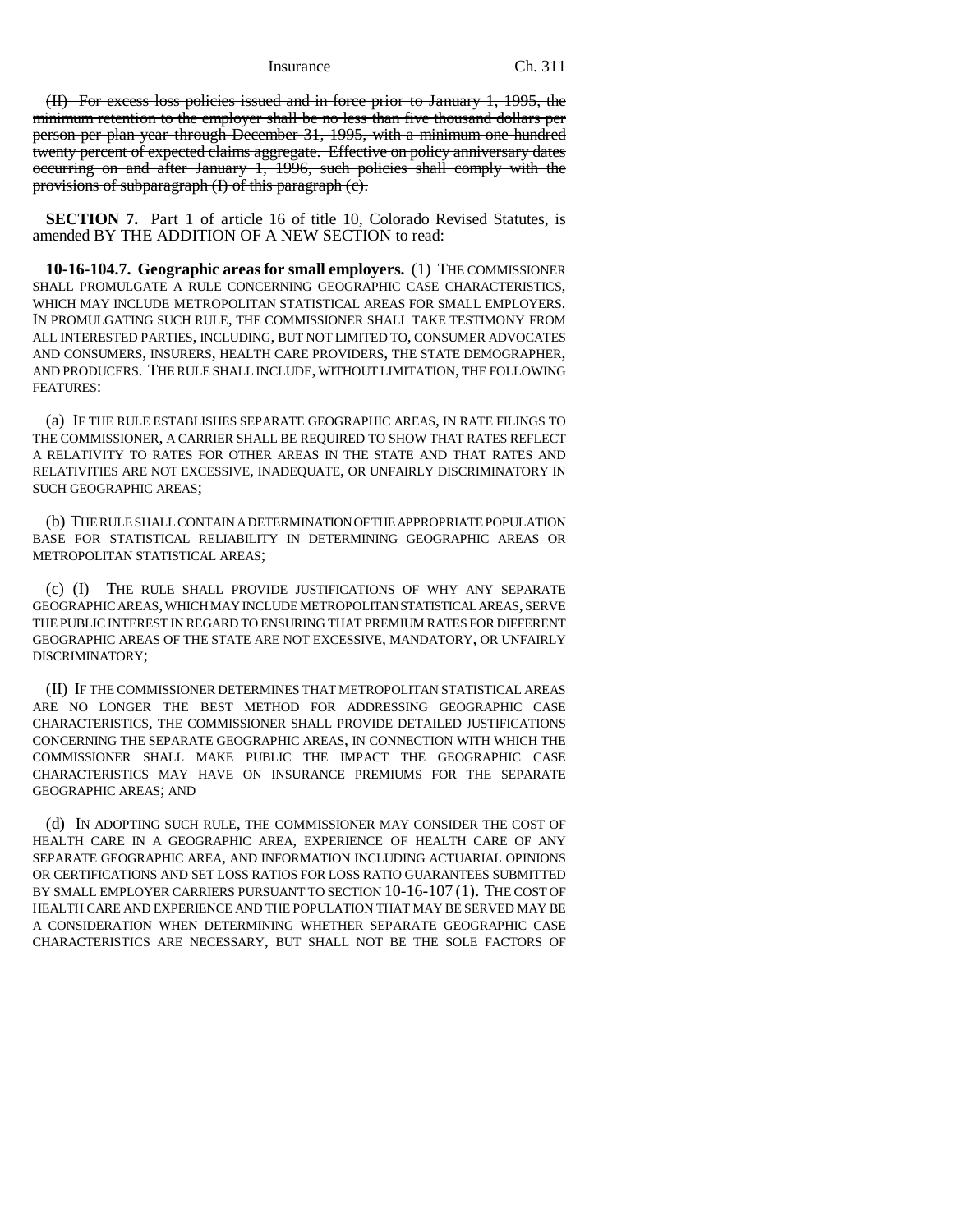SEPARATE GEOGRAPHIC CASE CHARACTERISTICS, NOR SHALL IT COMPROMISE THE PUBLIC INTEREST OF INSUREDS AND POTENTIAL INSUREDS OF THIS STATE.

**SECTION 8.** Part 1 of article 16 of title 10, Colorado Revised Statutes, is amended BY THE ADDITION OF A NEW SECTION to read:

**10-16-124. Reimbursement to nurses.** IN COUNTIES OF THE STATE THAT ARE NEITHER PART OF A METROPOLITAN STATISTICAL AREA NOR A PRIMARY STATISTICAL AREA, A CARRIER OFFERING A HEALTH BENEFIT PLAN SHALL NOT DISCRIMINATE BETWEEN A PHYSICIAN AND AN ADVANCE PRACTICE NURSE NOT PRACTICING UNDER THE DIRECTION OF A PHYSICIAN WHEN ESTABLISHING REIMBURSEMENT RATES FOR COVERED SERVICES THAT COULD BE PROVIDED BY AN ADVANCE PRACTICE NURSE OR A PHYSICIAN.

**SECTION 9.** 10-16-201.5 (1) (d), Colorado Revised Statutes, is amended to read:

**10-16-201.5. Renewability of health benefit plans - modification of health benefit plans.** (1) A carrier providing coverage under a health benefit plan shall not discontinue coverage or refuse to renew such plan except for the following reasons:

(d) (I) The carrier elects to discontinue offering and nonrenew all of its individual, small group, or large group health benefit plans delivered or issued for delivery in this state. In such case the carrier shall provide notice of the decision to discontinue or not to renew coverage to all policyholders and covered persons and to the insurance commissioner in each state in which an affected individual is known to reside at least one hundred eighty days prior to the discontinuance or nonrenewal of the health benefit plan by the carrier. The carrier shall also discontinue and nonrenew all of its individual or small or large group health benefit plans in Colorado. Notice to the insurance commissioner under this paragraph  $(d)$  shall be provided at least three working days prior to the notice to the affected individuals.

(II) IF A CARRIER DISCONTINUES COVERAGE COMPLETELY FROM A MARKET SEGMENT AND OTHERWISE REMAINS IN THE MARKET, THE CARRIER SHALL CONTINUE TO PROVIDE COVERAGE THROUGH THE FIRST RENEWAL PERIOD NOT TO EXCEED TWELVE MONTHS AFTER THE NOTICE PROVIDED PURSUANT TO SUBPARAGRAPH (I) OF THIS PARAGRAPH (d) HAS EXPIRED.

**SECTION 10.** 10-16-407 (2), Colorado Revised Statutes, is amended to read:

**10-16-407. Information to enrollees.** (2) Every health maintenance organization shall clearly state in its brochures, contracts, policy manuals, and printed materials distributed to enrollees that such enrollees shall have the option of calling the local prehospital emergency medical service system by dialing the emergency telephone access number 9-1-1 or its local equivalent whenever an enrollee is confronted with a life or limb threatening emergency. For the purposes of this section, a "life or limb threatening emergency" means any event which the enrollee believes THAT A PRUDENT LAY PERSON WOULD BELIEVE threatens his or her life or limb in such a manner that a need for immediate medical care is created to prevent death or serious impairment of health. No enrollee shall in any way be discouraged from using the local prehospital emergency medical service system, the 9-1-1 telephone number, or the local equivalent, or be denied coverage for medical and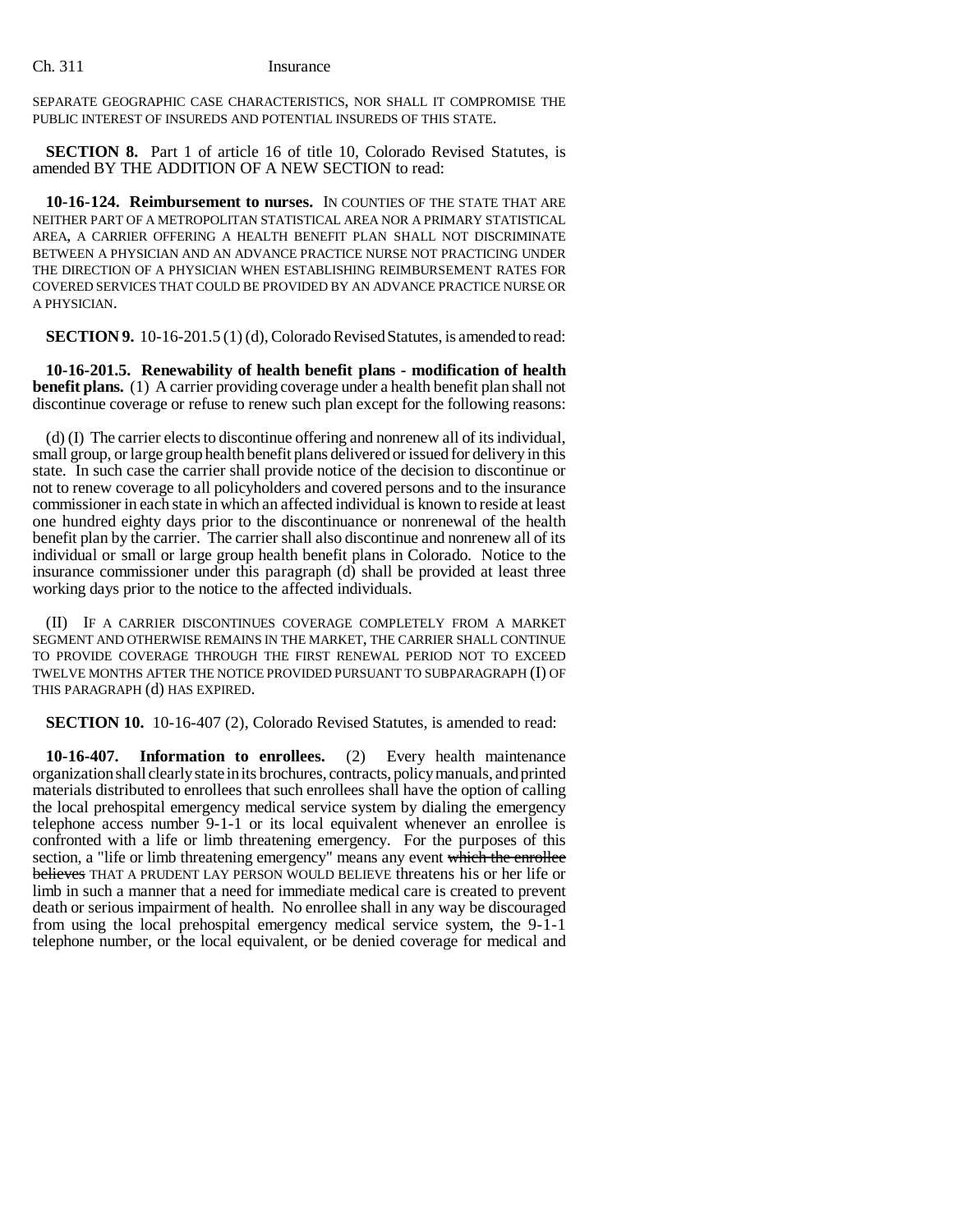transportation expenses incurred as a result of such use in a life or limb threatening emergency.

**SECTION 11.** 10-16-402 (2) (c), Colorado Revised Statutes, is amended to read:

**10-16-402. Issuance of certificate of authority - denial.** (2) The commissioner shall issue or deny a certificate of authority to any person filing an application pursuant to section 10-16-401 within thirty days of receipt of the certification from the executive director. Issuance of a certificate of authority shall be granted upon payment of the application fee prescribed in section 10-16-110 (2) if the commissioner is satisfied that the following conditions are met:

(c) The health maintenance organization will effectively provide or arrange for the provision of basic health care services on a prepaid basis, through insurance or otherwise, except to the extent of reasonable requirements for copayments, DEDUCTIBLES, AND PAYMENTS FOR OUT-OF-NETWORK SERVICES RECEIVED PURSUANT TO SECTION 10-16-704 (2);

**SECTION 12.** 10-16-704 (1) (c), (9) (a.7), and (9) (b) (II), Colorado Revised Statutes, are amended to read:

**10-16-704. Network adequacy.** (1) A carrier providing a managed care plan shall maintain a network that is sufficient in numbers and types of providers to assure that all covered benefits to covered persons will be accessible without unreasonable delay. In the case of emergency services, covered persons shall have access to health care services twenty-four hours per day, seven days per week. Sufficiency shall be determined in accordance with the requirements of this section and may be established by reference to any reasonable criteria used by the carrier, including but not limited to:

(c) Geographic accessibility, WHICH IN SOME CIRCUMSTANCES MAY REQUIRE THE CROSSING OF COUNTY OR STATE LINES;

(9) Beginning January 1, 1998, a carrier shall maintain and make available upon request of the commissioner, the executive director of the department of public health and environment, or the executive director of the department of health care policy and financing, in a manner and form that reflects the requirements specified in paragraphs (a) to (k) of this subsection (9), an access plan for each managed care network that the carrier offers in this state. The carrier shall make the access plans, absent confidential information as specified in section 24-72-204 (3), C.R.S., available on its business premises and shall provide them to any interested party upon request. In addition, all health benefit plans and marketing materials shall clearly disclose the existence and availability of the access plan. All rights and responsibilities of the covered person under the health benefit plan, however, shall be included in the contract provisions, regardless of whether or not such provisions are also specified in the access plan. The carrier shall prepare an access plan prior to offering a new managed care network and shall update an existing access plan whenever the carrier makes any material change to an existing managed care network, but not less than annually. The access plan of a carrier offering a managed care plan shall demonstrate the following: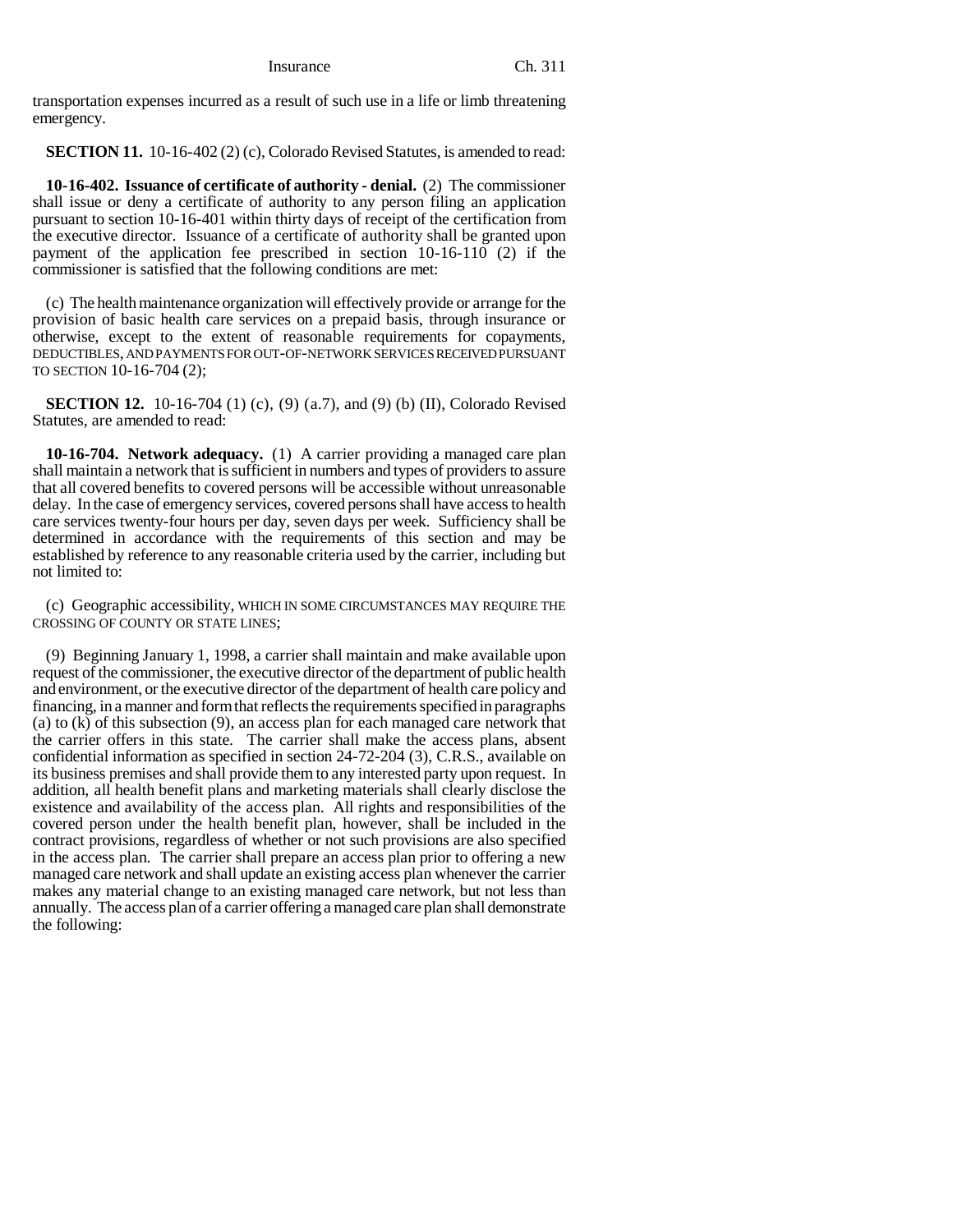(a.7) Geographic accessibility, which in some circumstances may require the crossing of county OR STATE lines; and

(b) A carrier offering a managed care plan shall maintain procedures for making referrals within and outside its network that, at a minimum, must include the following:

(II) (A) A provision that referral options cannot be restricted to less than all providers in the network that are qualified to provide covered specialty services; EXCEPT THAT A HEALTH MAINTENANCE ORGANIZATION MAY OFFER VARIABLE DEDUCTIBLES AND COPAYMENTS TO ENCOURAGE THE SELECTION OF CERTAIN PROVIDERS.

(B) A HEALTH MAINTENANCE ORGANIZATION THAT OFFERS VARIABLE DEDUCTIBLES AND COPAYMENTS SHALL PROVIDE ADEQUATE AND CLEAR DISCLOSURE, AS REQUIRED BY LAW, OF VARIABLE DEDUCTIBLES AND COPAYMENTS TO ENROLLEES, AND THE AMOUNT OF ANY DEDUCTIBLE OR COPAYMENT SHALL BE REFLECTED ON THE BENEFIT CARD PROVIDED TO THE ENROLLEES.

**SECTION 13.** 10-16-704 (2), Colorado Revised Statutes, is amended BY THE ADDITION OF THE FOLLOWING NEW PARAGRAPHS to read:

**10-16-704. Network adequacy.** (2) (g) A HEALTH MAINTENANCE ORGANIZATION OFFERING HEALTH BENEFITS IN THIS STATE MAY:

(I) OFFER HEALTH BENEFIT COVERAGE IN ACCORDANCE WITH PARAGRAPH (i) OF THIS SUBSECTION (2) TO A SMALL EMPLOYER THAT IS NOT LOCATED, OR WHOSE EMPLOYEES DO NOT WORK OR RESIDE, WITHIN THE HEALTH MAINTENANCE ORGANIZATION'S GEOGRAPHIC SERVICE AREA.

(II) OFFER HEALTH BENEFIT COVERAGE IN ACCORDANCE WITH PARAGRAPH (i) OF THIS SUBSECTION (2) IN A GEOGRAPHIC AREA WITHIN THE CARRIER'S SERVICE AREA IN WHICH A HEALTH MAINTENANCE ORGANIZATION IS UNABLE TO MAINTAIN AN ADEQUATE NETWORK AND IS ABLE TO DEMONSTRATE TO THE COMMISSIONER UPON REQUEST THAT THE CARRIER HAS MADE UNSUCCESSFUL GOOD FAITH EFFORTS TO CONTRACT WITH LOCAL PROVIDERS ON REASONABLE TERMS; OR

(III) A HEALTH MAINTENANCE ORGANIZATION THAT ELECTS TO OFFER COVERAGE PURSUANT TO PARAGRAPH (g) OF THIS SUBSECTION (2) SHALL OFFER SUCH COVERAGE WITHIN A GEOGRAPHIC AREA CONSISTENT WITH THE REQUIREMENTS OF SUBSECTION (7.3) OF SECTION 10-16-105.

(h) THE HEALTH MAINTENANCE ORGANIZATION SHALL PROVIDE A DISCLOSURE TO A SMALL EMPLOYER AND ITS EMPLOYEES WHO PURCHASE HEALTH INSURANCE COVERAGE UNDER THE CIRCUMSTANCE DESCRIBED IN THIS PARAGRAPH (h). SUCH DISCLOSURE SHALL ALSO BE GIVEN IN WRITING TO ALL INTERESTED POLICYHOLDERS AND CERTIFICATE HOLDERS AS PART OF THE SALES AND MARKETING MATERIALS BEFORE THE INSURER OR ENTITY APPROVES AN APPLICATION FOR INSURANCE FROM AN INSURED. THE DISCLOSURE SHALL CONTAIN THE FOLLOWING STATEMENT: "INTERESTED POLICYHOLDERS, CERTIFICATE HOLDERS, AND ENROLLEES ARE HEREBY GIVEN NOTICE THAT THIS SMALL GROUP POLICY REQUIRES THAT AN INSURED TRAVEL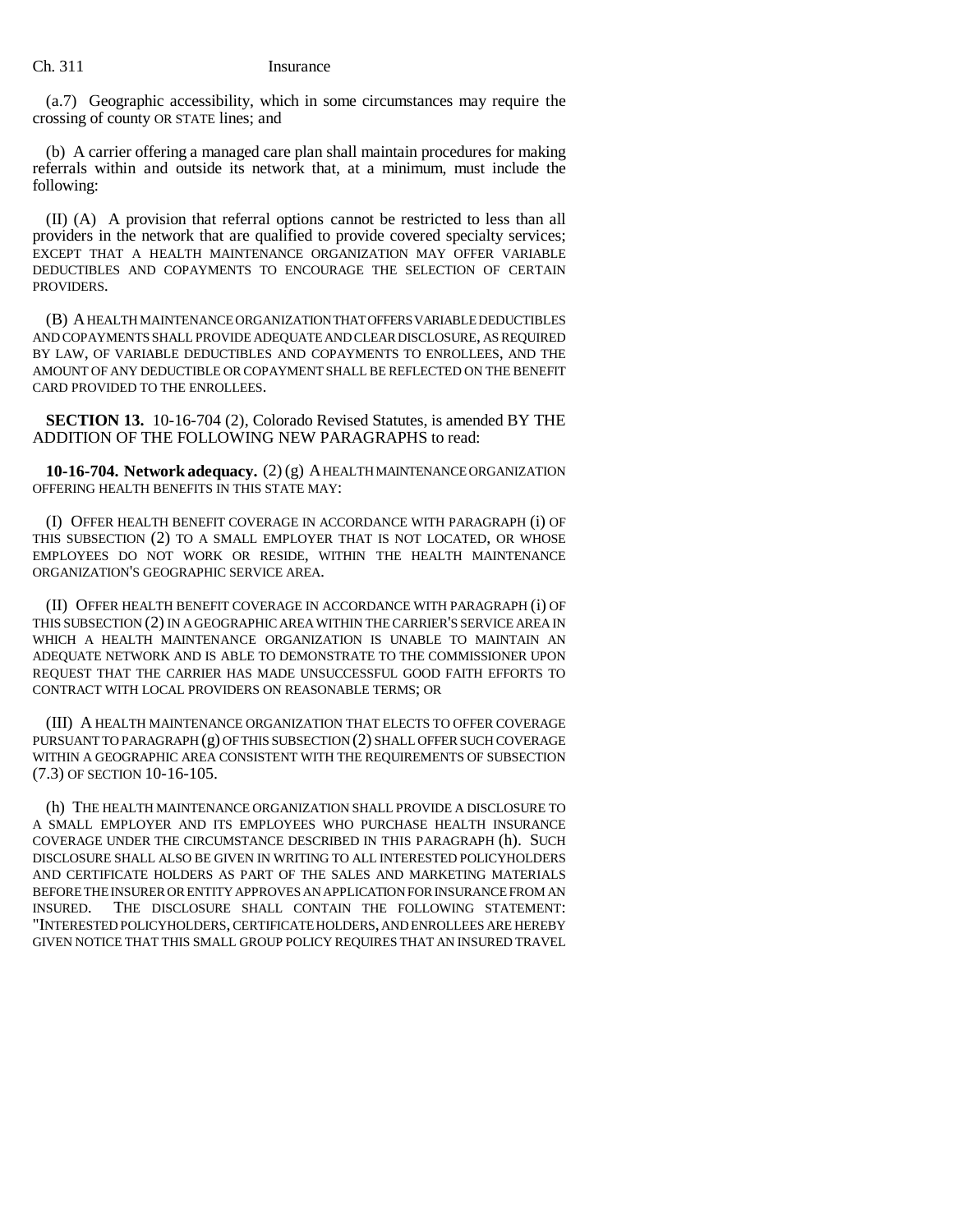OUTSIDE OF THE GEOGRAPHIC AREA TO RECEIVE COVERED HEALTH BENEFITS. THE CARRIER SHALL, IN A CONSPICUOUS LOCATION ON THE POLICY CONTRACT MATERIALS, CERTIFICATES OF COVERAGE FOR A POLICYHOLDER, AND MARKETING MATERIALS, PROVIDE THE DISCLOSURE REQUIRED BY THIS PARAGRAPH IN BOLD-FACED, TWELVE-POINT TYPE AND ALL CAPITAL LETTERS.

(i) (I) A HEALTH MAINTENANCE ORGANIZATION THAT OFFERS COVERAGE PURSUANT TO THIS SECTION MAY REQUIRE THAT A COVERED PERSON TRAVEL A REASONABLE DISTANCE BEYOND THE AREA SPECIFIED UNDER SECTION 10-16-704 (6) IN ORDER TO RECEIVE SERVICES FROM A PARTICIPATING PROVIDER. EXCEPT FOR EMERGENCY SERVICES AND BENEFITS AVAILABLE FOR OUT-OF-NETWORK SERVICES, IN SUCH CASES WHERE THE COVERED PERSON IS REQUIRED TO TRAVEL A REASONABLE DISTANCE TO RECEIVE SERVICES FROM A PARTICIPATING PROVIDER AND KNOWINGLY SEEKS SERVICES FROM A NONPARTICIPATING PROVIDER, THE HEALTH MAINTENANCE ORGANIZATION SHALL BE RESPONSIBLE TO PAY FOR THE LESSER OF:

- (A) THE PROVIDER'S BILLED CHARGES;
- (B) A NEGOTIATED RATE; OR

(C) IN THE ABSENCE OF A NEGOTIATED RATE, THE GREATER OF THE HEALTH MAINTENANCE ORGANIZATION'S AVERAGE IN-NETWORK RATE FOR THE RELEVANT GEOGRAPHIC AREA OR THE USUAL, CUSTOMARY, AND REASONABLE RATE FOR SUCH GEOGRAPHIC AREA.

(II) UPON REQUEST, THE HEALTH MAINTENANCE ORGANIZATION SHALL DISCLOSE TO THE COVERED PERSON OR THE NONPARTICIPATING PROVIDER WHETHER THE AMOUNT REIMBURSED TO THE NONPARTICIPATING PROVIDER WAS THE NONPARTICIPATING PROVIDER'S BILLED CHARGES, A NEGOTIATED RATE, OR THE GREATER OF THE CARRIER'S AVERAGE IN-NETWORK RATE FOR THE RELEVANT GEOGRAPHIC AREA OR THE USUAL, CUSTOMARY, AND REASONABLE RATE FOR SUCH GEOGRAPHIC AREA.

(j) NOTHING IN PARAGRAPH (i) OF THIS SUBSECTION (2) SHALL REQUIRE EITHER A CARRIER OR A NONPARTICIPATING PROVIDER TO ATTEMPT TO NEGOTIATE A REIMBURSEMENT RATE.

(k) A NONPARTICIPATING PROVIDER MAY BALANCE BILL THE COVERED PERSON IN THE EVENT THAT THE REIMBURSEMENT RATE DESCRIBED IN PARAGRAPH (i) OF THIS SUBSECTION (2) IS NOT EQUAL TO THE PROVIDER'S BILLED CHARGES.

(l) THE PROVISIONS OF PARAGRAPH (i) OF THIS SUBSECTION (2) SHALL NOT APPLY TO CASES IN WHICH THE COVERED PERSON IS SO SEVERELY ILL OR IMPAIRED THAT SUCH PERSON IS UNABLE TO MOVE FROM PLACE TO PLACE WITHOUT THE AID OF A MECHANICAL DEVICE; HAS A PHYSICAL OR MENTAL CONDITION, VERIFIED BY A PHYSICIAN LICENSED TO PRACTICE MEDICINE IN THIS STATE OR PRACTICING MEDICINE PURSUANT TO SECTION 12-36-106 (3) (i), C.R.S., THAT SUBSTANTIALLY LIMITS THE PERSON'S ABILITY TO MOVE FROM PLACE TO PLACE; OR SUFFERS FROM A PHYSICAL HARDSHIP SUCH THAT TRAVEL WOULD THREATEN THE SAFETY OR WELFARE OF THE COVERED PERSON AS VERIFIED BY THE COVERED PERSON'S IN-NETWORK TREATING PHYSICIAN. DECISIONS IN WHICH A CARRIER CONTESTS THE COVERED PERSON'S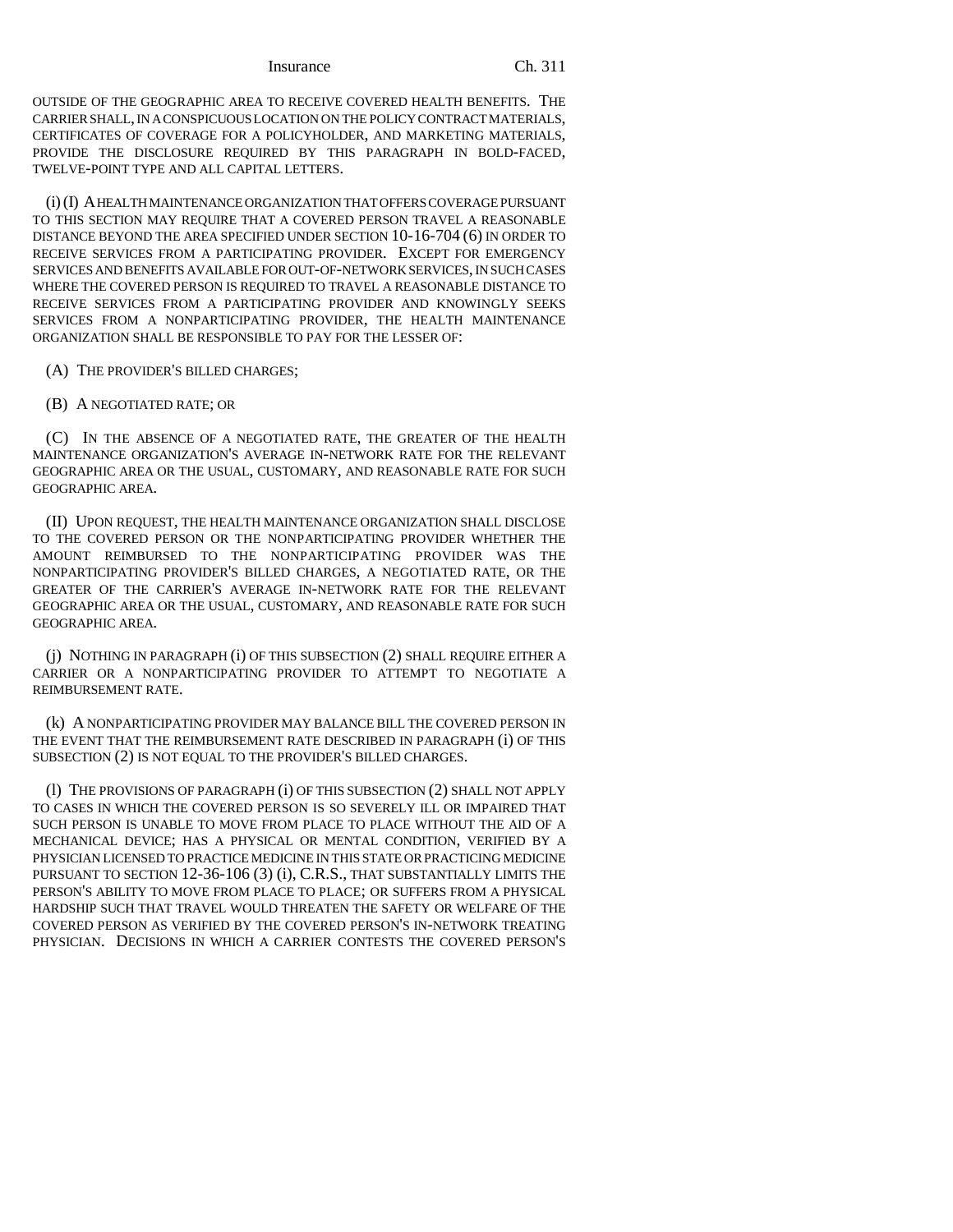ABILITY TO TRAVEL MAY BE APPEALED PURSUANT TO SECTION 10-16-113 OR 10-16-113.5.

**SECTION 14.** 10-16-705, Colorado Revised Statutes, is amended BY THE ADDITION OF A NEW SUBSECTION to read:

**10-16-705. Requirements for carriers and participating providers.** (16) A PROVIDER WHO IS NOT LICENSED TO FURNISH HEALTH CARE SERVICES IN THIS STATE AND WHO PARTICIPATES IN A NETWORK SHALL BE LICENSED IN THE STATE IN WHICH THE PROVIDER PRACTICES AND SHALL MEET MINIMUM STATUTORY AND REGULATORY STANDARDS FOR THAT PROFESSIONAL PRACTICE APPLICABLE IN THIS STATE.

**SECTION 15.** 10-16-707, Colorado Revised Statutes, is amended BY THE ADDITION OF A NEW SUBSECTION to read:

**10-16-707. Enforcement.** (3) FAILURE OF A PROVIDER TO COMPLY WITH THE REQUIREMENTS OF SECTION 10-16-705 (16) SHALL PRECLUDE A CARRIER FROM CONTRACTING WITH A PROVIDER.

**SECTION 16.** 10-8-601.5 (1) (c), Colorado Revised Statutes, is amended BY THE ADDITION OF A NEW SUBPARAGRAPH to read:

**10-8-601.5. Applicability and scope.** (1) (c) (III) FOR THE PURPOSES OF THIS PARAGRAPH (c), AN INDIVIDUAL HEALTH BENEFIT POLICY SHALL NOT INCLUDE ONE OR MORE SHORT-TERM LIMITED DURATION HEALTH INSURANCE POLICIES ISSUED WITHIN SIX MONTHS BEFORE THE DATE OF APPLICATION FOR GROUP COVERAGE.

**SECTION 17.** 10-8-601.5 (3), Colorado Revised Statutes, is amended to read:

**10-8-601.5. Applicability and scope.** (3) Effective October 1, 1997 JANUARY 1,2003, pursuant to rules adopted by the commissioner, a small employer carrier may reject for coverage under a small group plan a business group of one self-employed person if, at the time of application for group coverage, the self-employed person has in place or, within the immediately preceding thirty days, has had in place an individual health benefit plan that meets the requirements of subparagraph (I) of paragraph (c) of subsection (1) of this section and has been in place for less than three years. AN INDIVIDUAL HEALTH BENEFIT POLICY SHALL NOT INCLUDE ONE OR MORE SHORT-TERM LIMITED DURATION HEALTH INSURANCE POLICIES ISSUED WITHIN SIX MONTHS BEFORE THE DATE OF APPLICATION FOR GROUP COVERAGE.

**SECTION 18.** 10-16-105.2 (1) (c), Colorado Revised Statutes, as enacted by House Bill 02-1136, enacted at the Second Regular Session of the Sixty-third General Assembly, is amended BY THE ADDITION OF A NEW SUBPARAGRAPH to read:

**10-16-105.2. Applicability and scope.** (1) (c) (III) FOR THE PURPOSES OF THIS PARAGRAPH (c), AN INDIVIDUAL HEALTH BENEFIT POLICY SHALL NOT INCLUDE ONE OR MORE SHORT-TERM LIMITED DURATION HEALTH INSURANCE POLICIES ISSUED WITHIN SIX MONTHS BEFORE THE DATE OF APPLICATION FOR GROUP COVERAGE.

**SECTION 19.** 10-16-105.2 (3), Colorado Revised Statutes, as enacted by House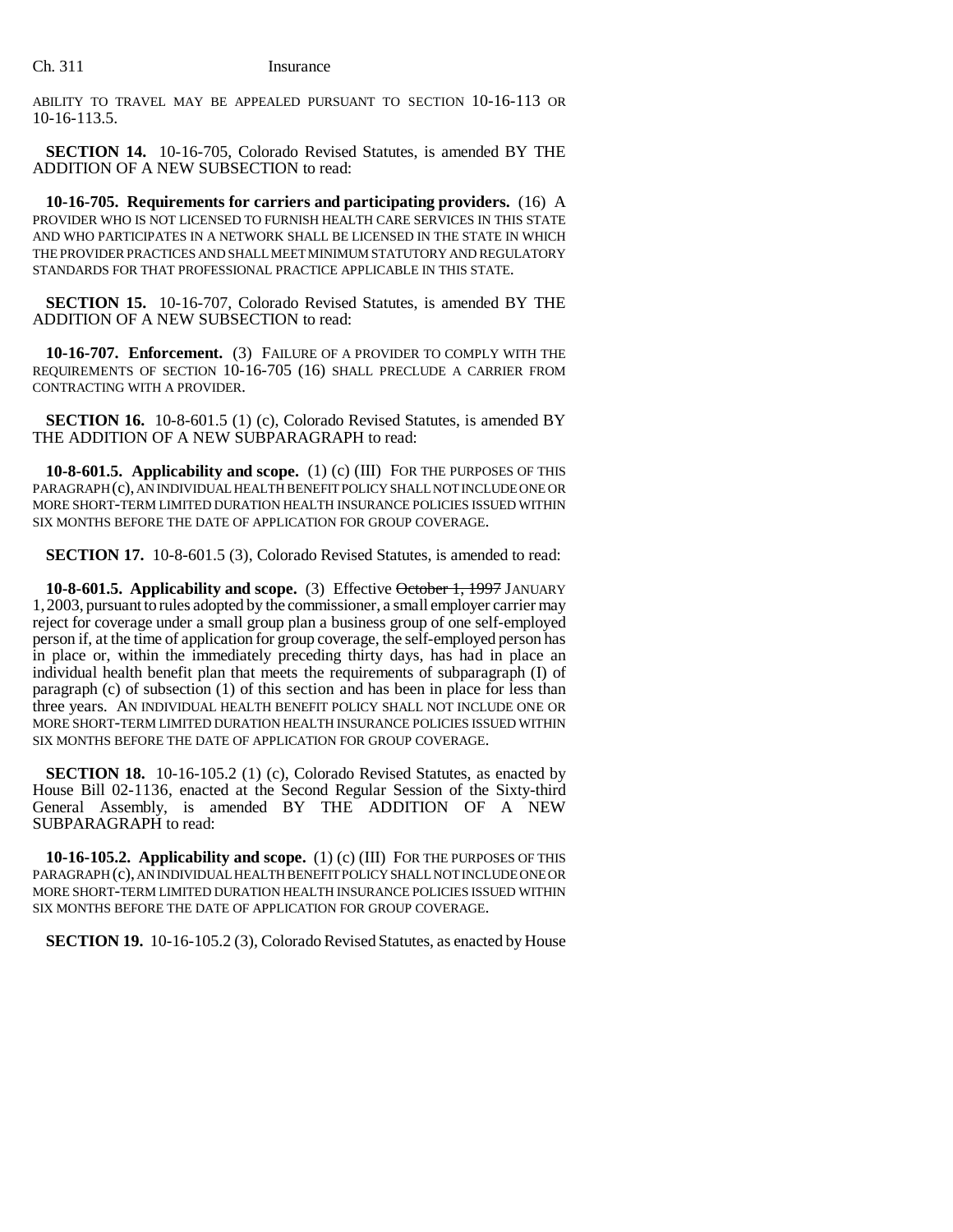Bill 02-1136, enacted at the Second Regular Session of the Sixty-third General Assembly, is amended to read:

**10-16-105.2. Applicability and scope.** (3) Pursuant to rules adopted by the commissioner, a small employer carrier may reject for coverage under a small group plan a business group of one self-employed person if, at the time of application for group coverage, the self-employed person has in place or, within the immediately preceding thirty days, has had in place an individual health benefit plan that meets the requirements of subparagraph (I) of paragraph (c) of subsection (1) of this section and that has been in place for less than three years. AN INDIVIDUAL HEALTH BENEFIT POLICY SHALL NOT INCLUDE ONE OR MORE SHORT-TERM LIMITED DURATION HEALTH INSURANCE POLICIES ISSUED WITHIN SIX MONTHS BEFORE THE DATE OF APPLICATION FOR GROUP COVERAGE.

**SECTION 20.** Part 1 of article 4 of title 26, Colorado Revised Statutes, is amended BY THE ADDITION OF A NEW SECTION to read:

**26-4-127. Direct contracting with providers - legislative declaration.** (1) THE GENERAL ASSEMBLY HEREBY FINDS, DETERMINES, AND DECLARES THAT COSTS ASSOCIATED WITH PROVIDING MEDICAL ASSISTANCE TO RECIPIENTS HAVE INCREASED SUBSTANTIALLY DUE IN PART TO INCREASED COSTS OF HEALTH CARE SERVICES AND HIGHER UTILIZATION RATES. THESE COST PRESSURES HAVE BEEN MOST DRAMATICALLY DEMONSTRATED IN THE SOUTHERN AREA OF THE STATE. THEREFORE, THE GENERAL ASSEMBLY FINDS, DETERMINES, AND DECLARES THAT A PILOT PROGRAM SHOULD BE CREATED TO EVALUATE WHETHER A PROVIDER MAY CONTRACT DIRECTLY WITH THE STATE DEPARTMENT FOR THE PROVISION OF SERVICES TO RECIPIENTS.

(2) (a) THE STATE DEPARTMENT IS AUTHORIZED TO CONTRACT DIRECTLY WITH ANY PROVIDER WHO IS ABLE TO DEMONSTRATE COMPLIANCE WITH STATE LAWS AND REGULATIONS PERTAINING TO RISK-BEARING ENTITIES TO PROVIDE A CAPITATED-RISK PROGRAM ON A PER MEMBER PER MONTH BASIS. THE PROVIDER SHALL NOT SERVE MORE THAN TWO THOUSAND FIVE HUNDRED RECIPIENTS. THE PROVIDER SHALL ACCEPT FULL RISK FOR EACH PARTICIPANT, EXCEPT FOR TRANSPLANTS OR OUT-OF-AREA SERVICES.

(b) IF THE STATE DEPARTMENT IMPLEMENTS DIRECT CONTRACTING WITH A PROVIDER PURSUANT TO THIS SECTION, THE PROVIDER AND THE STATE DEPARTMENT SHALL REPORT TO THE HEALTH, ENVIRONMENT, WELFARE, AND INSTITUTIONS COMMITTEE OF THE HOUSE OF REPRESENTATIVES AND THE HEALTH, ENVIRONMENT, CHILDREN AND FAMILIES COMMITTEE OF THE SENATE NO LATER THAN JULY 1, 2003, ON THE STATUS OF DIRECT CONTRACTING. THE REPORT SHALL INCLUDE AN ANALYSIS OF THE EFFECTIVENESS OF DIRECT CONTRACTING AND WHETHER THE DIRECT CONTRACTING SHOULD BE CONTINUED TO THE SAME OR LARGER NUMBERS OF RECIPIENTS.

(3) **Selection of the provider.** THE STATE DEPARTMENT SHALL SELECT ANY PROVIDER WHO:

(a) IS ABLE TO PROVIDE EVIDENCE OF A SUCCESSFUL HISTORY OF RISK MANAGEMENT FOR RECIPIENTS;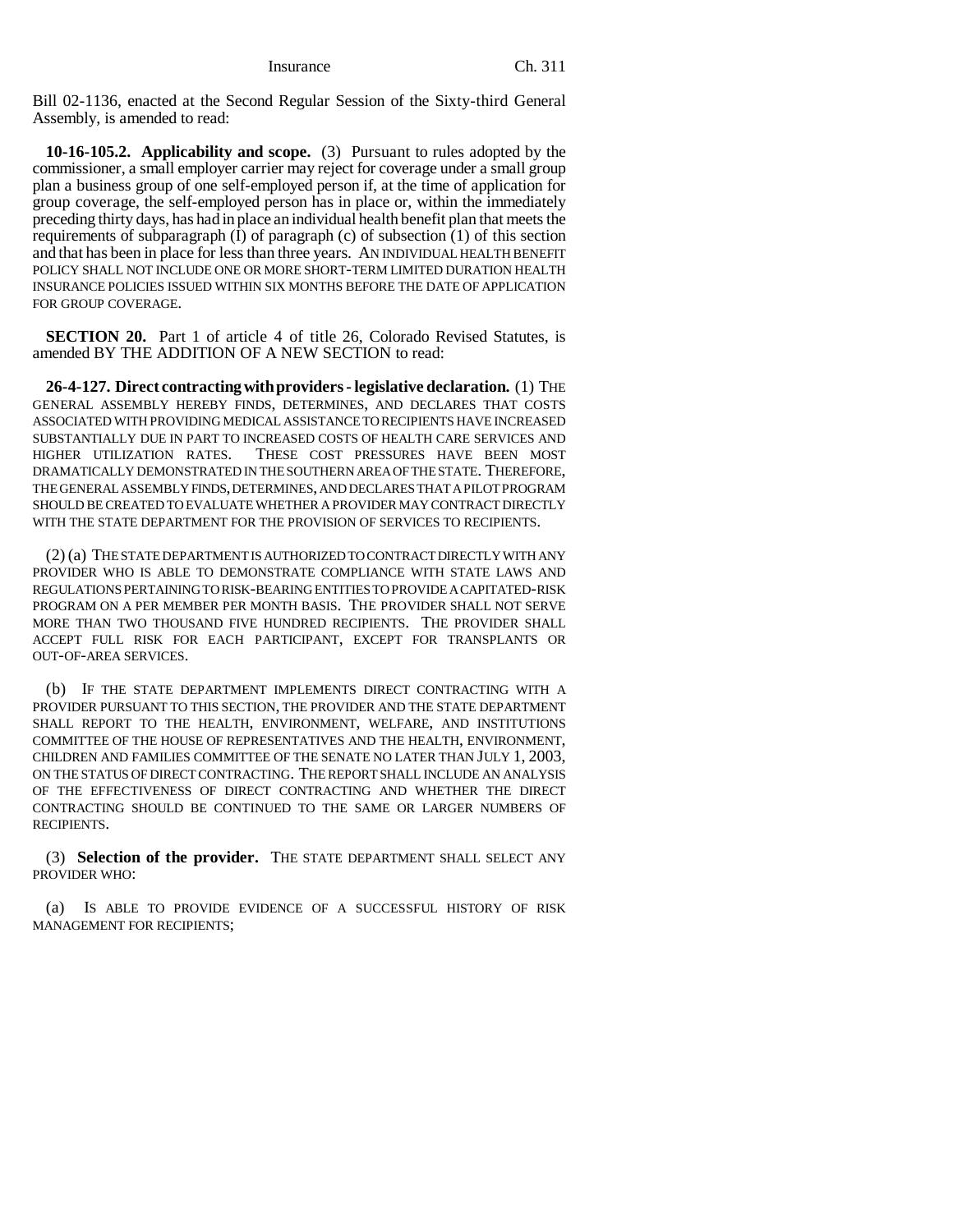(b) INITIATES DIRECT CONTRACTING WITH THE STATE DEPARTMENT; AND

(c) IS ABLE TO DEMONSTRATE COMPLIANCE WITH STATE LAWS AND REGULATIONS PERTAINING TO RISK-BEARING ENTITIES.

**SECTION 21.** Part 4 of article 4 of title 26, Colorado Revised Statutes, is amended BY THE ADDITION OF A NEW SECTION to read:

**26-4-408.5. Legislative declaration - state department - disease management programs authorization - report.** (1) THE GENERAL ASSEMBLY FINDS THAT, BECAUSE COLORADO IS FACED WITH RISING HEALTH CARE COSTS AND LIMITED RESOURCES, IT IS NECESSARY TO SEEK NEW WAYS TO ENSURE THE AVAILABILITY OF HIGH-QUALITY, COST-EFFICIENT CARE FOR MEDICAID RECIPIENTS. THE GENERAL ASSEMBLY FURTHER FINDS THAT DISEASE MANAGEMENT IS A PATIENT-FOCUSED, INTEGRATED APPROACH TO PROVIDING ALL COMPONENTS OF CARE WITH ATTENTION TO BOTH QUALITY OF CARE AND TOTAL COST. IN ADDITION, THE GENERAL ASSEMBLY FINDS THAT THIS APPROACH MAY INCLUDE COORDINATION OF PHYSICIAN CARE WITH PHARMACEUTICAL AND INSTITUTIONAL CARE. THE GENERAL ASSEMBLY FURTHER FINDS THAT DISEASE MANAGEMENT ALSO ADDRESSES THE VARIOUS ASPECTS OF A DISEASE STATE, INCLUDING MEETING THE NEEDS OF PERSONS WHO HAVE MULTIPLE CHRONIC ILLNESSES. THE GENERAL ASSEMBLY DECLARES THAT THE IMPROVED COORDINATION IN DISEASE MANAGEMENT HELPS TO PROVIDE CHRONICALLY ILL PATIENTS WITH ACCESS TO THE LATEST ADVANCES IN TREATMENT AND TEACHES THEM HOW TO BE ACTIVE PARTICIPANTS IN THEIR HEALTH CARE THROUGH HEALTH EDUCATION, THUS REDUCING TOTAL HEALTH CARE COSTS.

(2) THE STATE DEPARTMENT IS AUTHORIZED TO DEVELOP AND IMPLEMENT DISEASE MANAGEMENT PROGRAMS, FOR FEE-FOR-SERVICE AND PRIMARY CARE PHYSICIAN PROGRAM RECIPIENTS, THAT ARE DESIGNED TO ADDRESS OVER- OR UNDER-UTILIZATION OR THE INAPPROPRIATE USE OF SERVICES OR PRESCRIPTION DRUGS AND THAT MAY AFFECT THE TOTAL COST OF HEALTH CARE UTILIZATION BY A PARTICULAR MEDICAID RECIPIENT WITH A PARTICULAR DISEASE OR COMBINATION OF DISEASES. THE DISEASE MANAGEMENT PROGRAMS SHALL TARGET MEDICAID RECIPIENTS WHO ARE RECEIVING PRESCRIPTION DRUGS OR SERVICES IN AN AMOUNT THAT EXCEEDS GUIDELINES OUTLINED BY THE STATE DEPARTMENT. THE STATE DEPARTMENT SHALL NOT RESTRICT A MEDICAID RECIPIENT'S ACCESS TO THE MOST COST-EFFECTIVE AND MEDICALLY APPROPRIATE PRESCRIPTION DRUGS OR SERVICES. THE STATE DEPARTMENT MAY CONTRACT ON A CONTINGENCY BASIS FOR THE DEVELOPMENT OR IMPLEMENTATION OF THE DISEASE MANAGEMENT PROGRAMS AUTHORIZED IN THIS SUBSECTION (2).

(3) IF THE STATE DEPARTMENT IMPLEMENTS ANY DISEASE MANAGEMENT PROGRAMS AUTHORIZED IN SUBSECTION (2) OF THIS SECTION, THE STATE DEPARTMENT SHALL REPORT TO THE JOINT BUDGET COMMITTEE OF THE GENERAL ASSEMBLY AN ESTIMATE OF THE FISCAL IMPLICATIONS GENERATED BY THE IMPLEMENTATION OF THE DISEASE MANAGEMENT PROGRAMS. SUCH REPORT SHALL BE MADE ON OR BEFORE FEBRUARY 1 OF THE YEAR FOLLOWING THE IMPLEMENTATION OF A DISEASE MANAGEMENT PROGRAM AND ON OR BEFORE EACH FEBRUARY 1 THEREAFTER IN WHICH SUCH PROGRAM IS IN PLACE.

**SECTION 22.** Part 2 of article 71 of title 8, Colorado Revised Statutes, is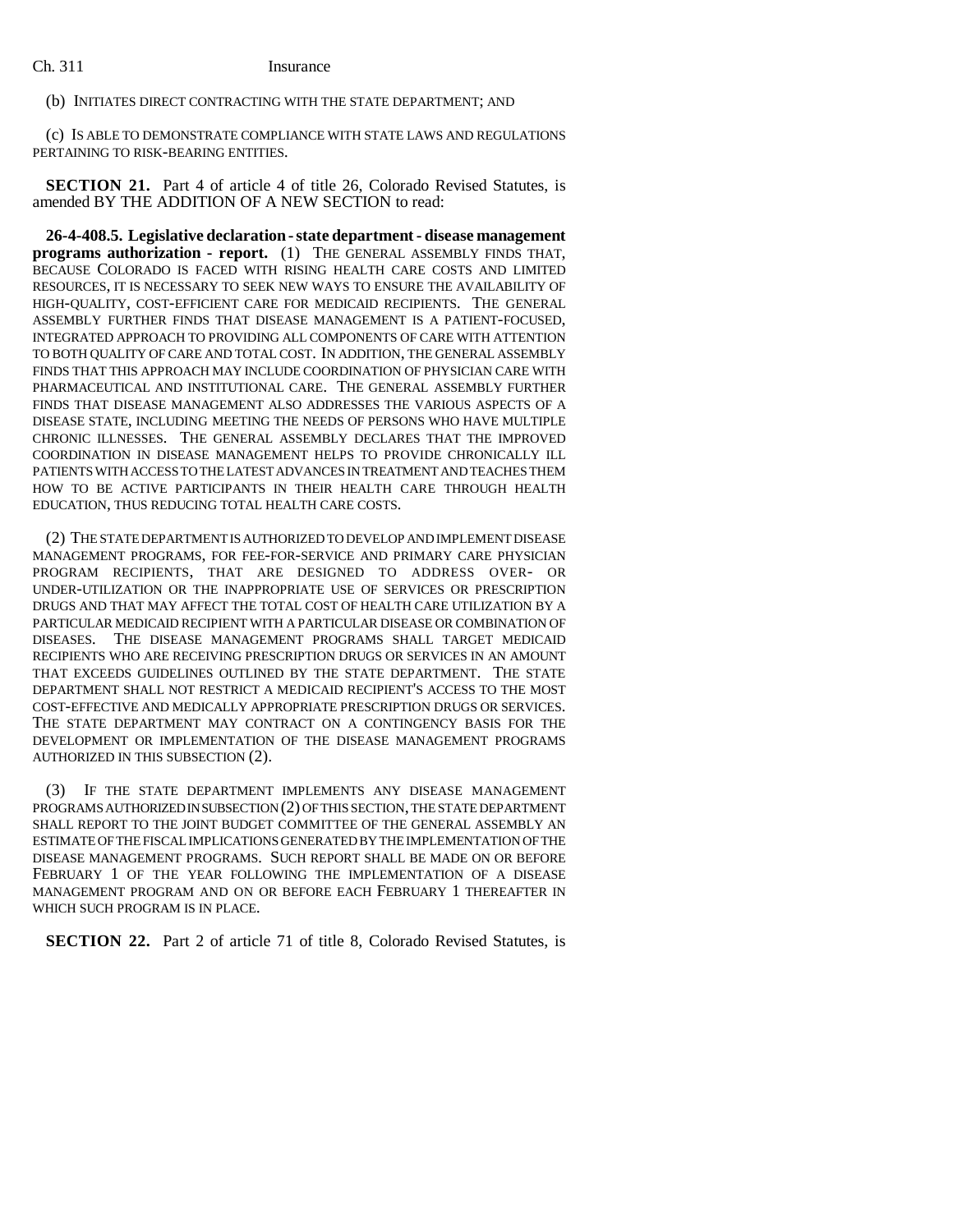amended BY THE ADDITION OF A NEW SECTION to read:

**8-71-218.7. Encouragement of nursing education programs - legislative declaration.** (1) THE CONSORTIUM WORK FORCE INVESTMENT BOARD SHALL ENCOURAGE WORK FORCE INVESTMENT PROGRAMS AND WORK FORCE INVESTMENT AREAS TO ENROLL INDIVIDUALS IN EDUCATIONAL PROGRAMS RELATED TO PRACTICAL NURSING.

(2) THE GENERAL ASSEMBLY FINDS, DETERMINES, AND DECLARES THAT EDUCATING INDIVIDUALS ELIGIBLE TO RECEIVE MONEYS FROM WELFARE-TO-WORK OR TEMPORARY ASSISTANCE TO NEEDY FAMILIES WILL BENEFIT SUCH INDIVIDUALS. IN ADDITION, THE GENERAL ASSEMBLY FINDS, DETERMINES, AND DECLARES THAT COLORADO IS FACING A SHORTAGE OF LICENSED PRACTICAL NURSES AND THAT ENCOURAGING INDIVIDUALS TO FOLLOW SUCH A CAREER PATH FURTHER BENEFITS COLORADO AND ITS RESIDENTS.

**SECTION 23.** 8-71-223, Colorado Revised Statutes, is amended BY THE ADDITION OF A NEW SUBSECTION to read:

**8-71-223. Colorado department of labor and employment - functions.** (3) THE DEPARTMENT SHALL ENCOURAGE WORK FORCE INVESTMENT AREAS TO INFORM INDIVIDUALS OF THE CAREER POSSIBILITIES IN THE FIELD OF NURSING AND THE AVAILABILITY OF PRACTICAL NURSING EDUCATION PROGRAMS.

**SECTION 24.** Article 38 of title 12, Colorado Revised Statutes, is amended BY THE ADDITION OF A NEW PART to read:

### PART 2

### THE NURSING SHORTAGE ALLEVIATION ACT OF 2002

**12-38-201. Legislative declaration.** (1) THE GENERAL ASSEMBLY HEREBY FINDS, DETERMINES, AND DECLARES THAT COLORADO IS FACING A SHORTAGE OF NURSES. SUCH SHORTAGE CHALLENGES COLORADO COMMUNITIES TO OBTAIN ADEQUATE NURSING PERSONNEL TO PROVIDE CARE IN MULTIPLE SETTINGS INCLUDING EMERGENCY, ACUTE, LONG-TERM, HOME, AND HOSPICE CARE. THEREFORE, THE GENERAL ASSEMBLY FINDS, DETERMINES, AND DECLARES IN THE INTERESTS OF THE RESIDENTS OF COLORADO THAT:

(a) COLLABORATION BY THE STATE, PRIVATE ENTITIES, AND THE PUBLIC AND PRIVATE SECTORS WITHIN REGIONS OF THE STATE IS NECESSARY TO IMPROVE RETENTION AND RECRUITMENT OF NURSES;

(b) PUBLIC AND PRIVATE PARTNERSHIPS SHOULD BE CREATED TO SUBSIDIZE AND IMPROVE SALARIES FOR NURSES; AND

(c) A CLEARINGHOUSE OF DATA CONCERNING EMPLOYMENT OPPORTUNITIES FOR REGISTERED NURSES, NURSE PRACTITIONERS, ADVANCED PRACTICE NURSES, CERTIFIED NURSE AIDES, AND OTHER NURSING PROFESSIONALS SHOULD BE CREATED TO PROVIDE INTERESTED PERSONS WITH A CONSOLIDATED OPPORTUNITY TO INVESTIGATE NURSING EMPLOYMENT POSITIONS.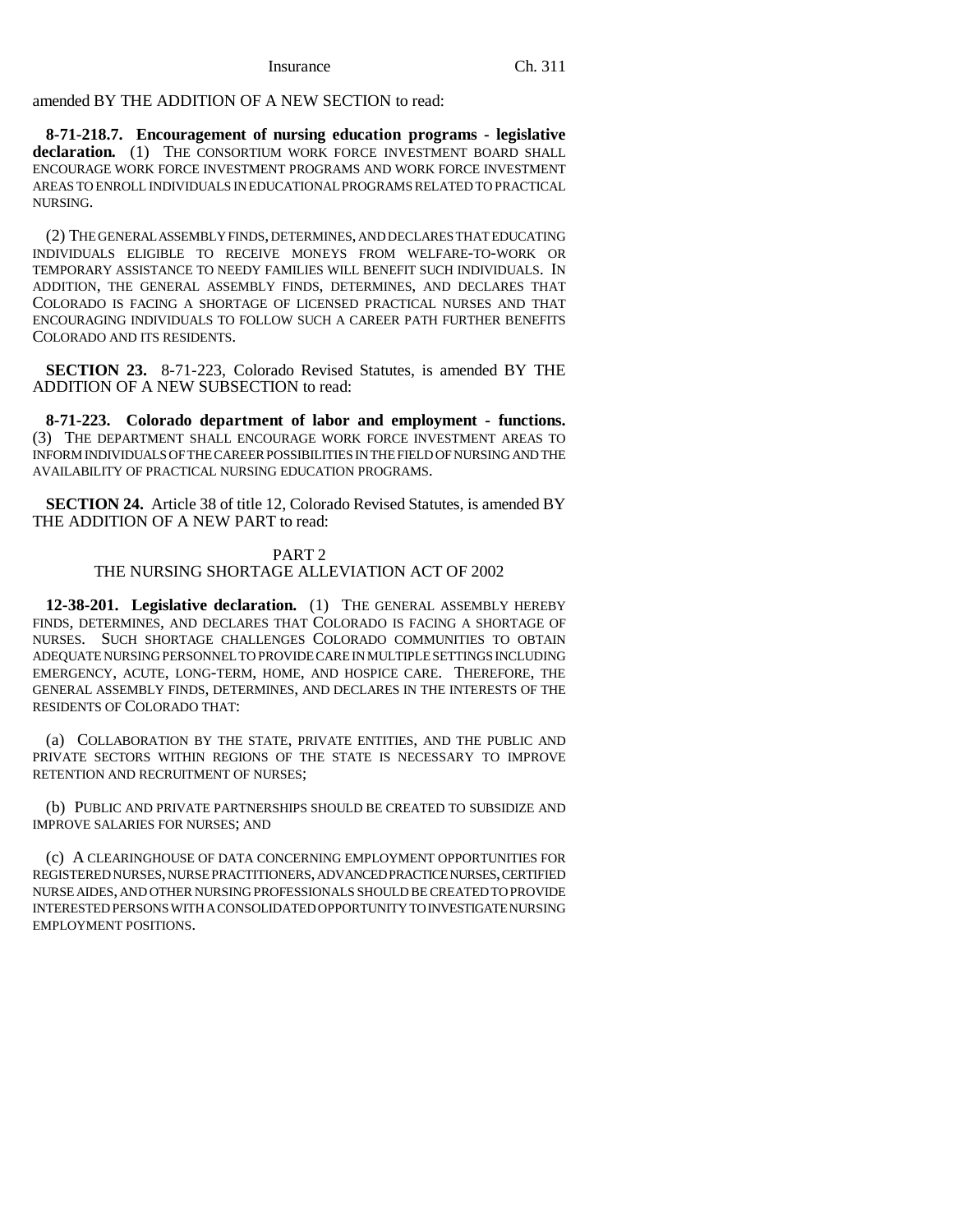**12-38-202. Public and private partnership for education and information concerning the nursing shortage - fund.** (1) THE BOARD, IN COOPERATION WITH THE DEPARTMENT OF PUBLIC HEALTH AND ENVIRONMENT, MAY COLLABORATE WITH PUBLIC AND PRIVATE PERSONS TO IDENTIFY AND ENCOURAGE REMEDIES TO THE SHORTAGE OF NURSES IN COLORADO. SUCH COLLABORATION MAY INCLUDE, BUT NOT BE LIMITED TO, COLLABORATION WITH REPRESENTATIVES FROM HOSPITALS, LONG-TERM CARE FACILITIES, OTHER EMPLOYERS OF NURSES, CONSUMERS, NURSES, ALL INSTITUTIONS OF HIGHER EDUCATION THAT OFFER NURSING EDUCATION PROGRAMS, AND OTHER NONPROFIT ENTITIES THAT HAVE AS A MAJOR PURPOSE THE PROMOTION OF AN ADEQUATE HEALTH CARE WORKFORCE. IT IS THE GENERAL ASSEMBLY'S INTENT THAT SUCH COLLABORATION ENCOURAGE AND SUPPORT PROGRAMS AND INITIATIVES TO ENCOURAGE INDIVIDUALS TO ENTER THE NURSING PROFESSION AND CREATE SHORT-TERM INTERVENTIONS AS WELL AS LONG-TERM STRUCTURES TO MEET THE ESCALATING DEMAND FOR HEALTH CARE ACTIVITIES AND DEAL WITH THE INCREASING COMPLEXITY OF NURSING CARE.

(2) (a) THE BOARD, IN CONSULTATION WITH THE REPRESENTATIVES DESCRIBED IN SUBSECTION (1) OF THIS SECTION, MAY RECOMMEND LEGISLATIVE CHANGES NECESSARY TO ACCOMPLISH THE PURPOSES SET FORTH IN SAID SUBSECTION (1).

(b) THE BOARD IS ENCOURAGED TO IMPLEMENT A PUBLIC EDUCATION-AWARENESS PROGRAM BASED ON RECOMMENDATIONS FROM THE DEPARTMENT OF PUBLIC HEALTH AND ENVIRONMENT, THE DEPARTMENT OF HIGHER EDUCATION, THE STATE BOARD FOR COMMUNITY COLLEGES AND OCCUPATIONAL EDUCATION, ALL INSTITUTIONS OF HIGHER EDUCATION THAT OFFER NURSING EDUCATION PROGRAMS, AND REPRESENTATIVES DESCRIBED IN SUBSECTION (1) OF THIS SECTION.

(3) THE BOARD IS AUTHORIZED TO SEEK AND ACCEPT FUNDS, GIFTS, GRANTS, OR DONATIONS FROM ANY PRIVATE ENTITY FOR IMPLEMENTING THE PUBLIC EDUCATION-AWARENESS PROGRAM OR TO SUPPORT OR IMPLEMENT THE COLLABORATIVE EFFORTS DESCRIBED IN SUBSECTION (1) OF THIS SECTION. ANY SUCH FUNDS COLLECTED SHALL BE TRANSMITTED TO THE STATE TREASURER, WHO SHALL CREDIT THE SAME TO THE NURSING SHORTAGE FUND, WHICH FUND IS HEREBY CREATED. THE MONEYS IN THE FUND SHALL BE SUBJECT TO ANNUAL APPROPRIATION BY THE GENERAL ASSEMBLY FOR THE SOLE PURPOSE OF PUBLIC EDUCATION-AWARENESS TRAINING PROGRAMS AND SEMINARS. THE MONEYS IN THE FUND SHALL BE CONTINUOUSLY AVAILABLE FOR THE PURPOSES OF THIS SECTION AND SHALL NOT BE TRANSFERRED TO OR REVERT TO THE GENERAL FUND AT THE END OF ANY FISCAL YEAR.

(4) THE PURPOSES AND GOALS OF THE COLLABORATIVE EFFORTS PURSUANT TO SUBSECTION (1) OF THIS SECTION ARE TO PROMOTE AND ENCOURAGE:

(a) COLLABORATION TO ENHANCE THE PUBLIC HEALTH AND SAFETY BY:

(I) ENHANCING CLINICAL COMPETENCY OF NURSES THROUGH SHARED EDUCATION AND TRAINING;

(II) OFFERING A COMMON ASSESSMENT AND INTERVENTION PROGRAM; AND

(III) CREATING A CLEARINGHOUSE OF INFORMATION AND RESOURCES;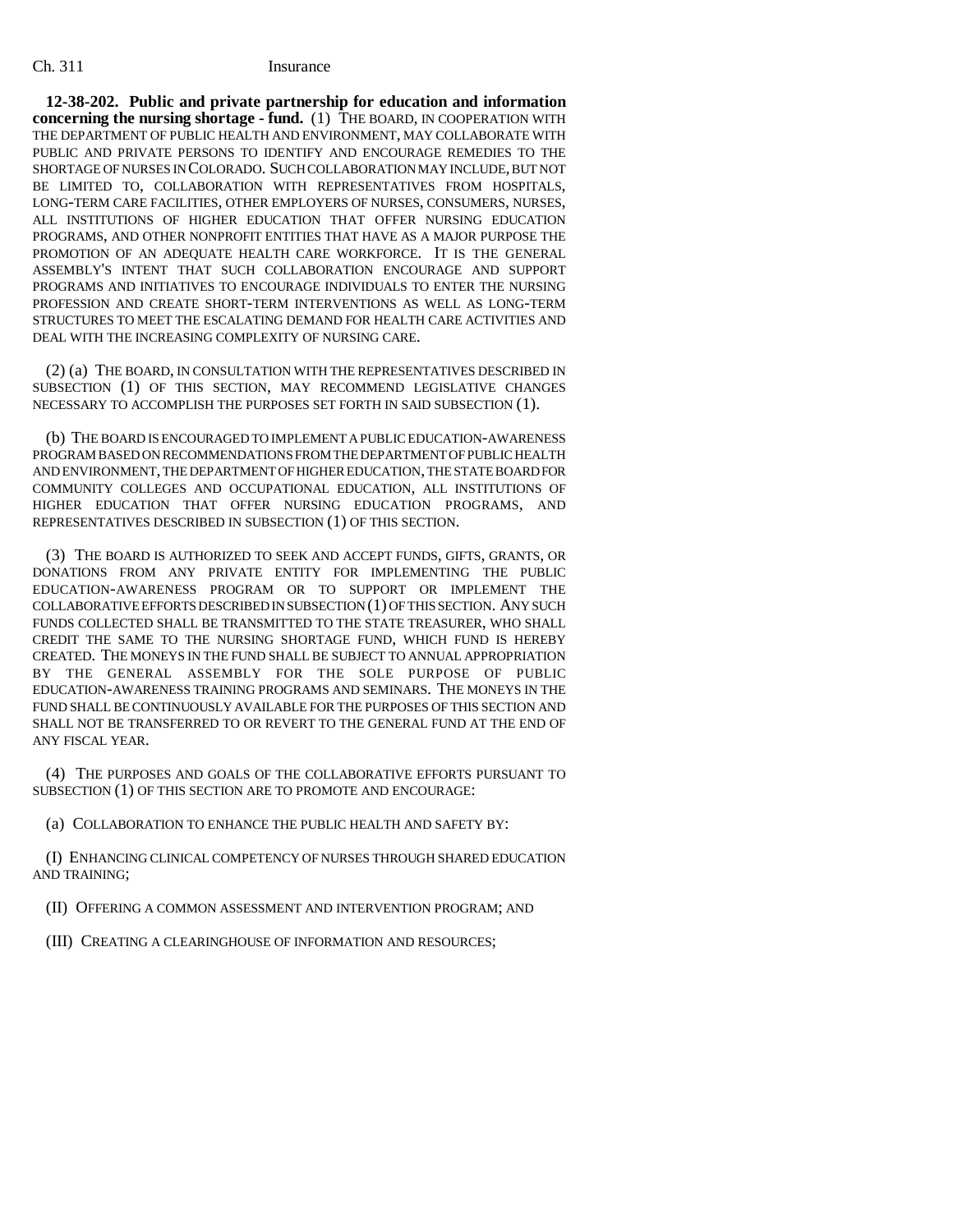(b) ENHANCED TRAINING AND ASSESSMENT EFFORTS BY:

(I) SHARING DEVELOPMENT COURSES;

(II) DEVELOPING A REENTRY PROGRAM FOR NURSES CURRENTLY NOT PRACTICING;

(III) EXPANDING THE ENROLLMENT OF SPECIALTY DEVELOPMENT COURSES;

(IV) EXPANDING THE ENROLLMENT OF ANNUALLY REQUIRED COMPETENCY AND SKILL DEVELOPMENT TRAINING COURSES; AND

(V) UTILIZING A VARIETY OF METHODOLOGIES INCLUDING, BUT NOT LIMITED TO, DISTANCE LEARNING TECHNOLOGY, MENTORING, PRECEPTORS, INTERNSHIPS, RESIDENCIES, HOSPITAL-BASED TRAINING, AND HIGHER EDUCATION;

(c) IDENTIFICATION OF THE NEEDS OF NURSES RELATED TO LICENSE RENEWAL, SKILL BUILDING, AND COMPETENCY DEVELOPMENT BY:

(I) DEVELOPING EDUCATIONAL OBJECTIVES BASED ON ASSESSMENT FINDINGS;

(II) DESIGNING FOCUSED AND PERSONALIZED EDUCATION PROGRAMS FOR NURSES;

(III) UPGRADING SKILLS AND KNOWLEDGE; AND

(IV) EVALUATING AND DOCUMENTING FULFILLMENT OF EDUCATIONAL AND PERSONAL OBJECTIVES;

(d) DEVELOPMENT OF A NURSING CAREER MODEL FOR COLORADO THAT INCLUDES, BUT IS NOT LIMITED TO, THE FOLLOWING:

(I) A COLORADO PUBLIC IMAGE AND MESSAGE THAT POSITIVELY IMPACTS THE NURSING PROFESSION;

(II) DEVELOPMENT AND RETENTION STRATEGIES IN ORDER TO ASSEMBLE A COLLECTION OF BEST PRACTICES OF HIRING AND RETAINING NURSES;

(III) REGIONAL COLLABORATIVE PLANS FOR RECRUITMENT TO THE NURSING PROFESSION OF INDIVIDUALS IN SECONDARY SCHOOLS AND INDIVIDUALS WHO ARE NONTRADITIONAL STUDENTS;

(IV) CAREER APTITUDE AND SELF-EVALUATION TOOLS FOR POTENTIAL NURSING STUDENTS;

(V) NURSE ASSESSMENT, CAREER DIRECTION, AND SELF-EVALUATION TOOLS;

(VI) NURSE PROFESSIONAL PORTFOLIO DEVELOPMENT TOOLS, WORKSHOPS, AND COACHING;

(VII) A METHOD TO DEVELOP AND COORDINATE VOLUNTEER NURSES TO SUPPORT MENTORING AND PRECEPTORSHIP; AND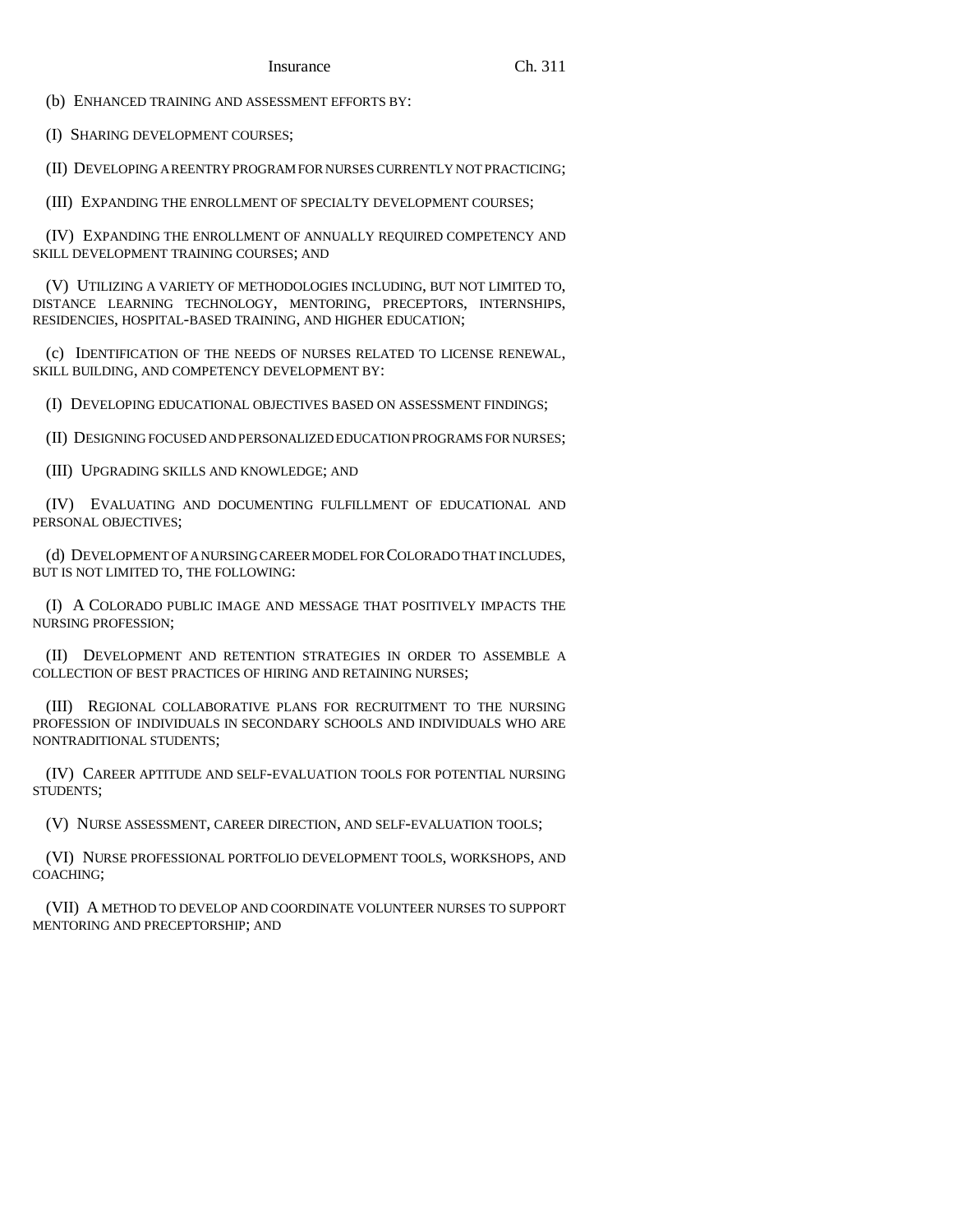(VIII) CORE, TRANSITIONAL, OR RETOOLING COMPETENCY DEVELOPMENT COURSES FOR NURSES;

(e) NURSING WORK FORCE RESEARCH, INCLUDING, BUT NOT LIMITED TO, THE FOLLOWING:

(I) BEST PRACTICES;

(II) TYPES OF NURSES NEEDED FOR SAFE AND QUALITY CARE;

(III) WORKPLACE FACTORS THAT IMPACT THE QUALITY OF CARE AND JOB SATISFACTION OF NURSES;

(IV) LEARNING MODELS; AND

(V) INDIVIDUAL AND PROGRAM EVALUATIONS AND OUTCOMES;

(f) A CLEARINGHOUSE FOR A SINGLE POINT OF CONTACT TO ACCESS THE SHARED RESOURCES AND INFORMATION ABOUT ACADEMIC, COMMUNITY, PROFESSIONAL, AND STUDENT RESOURCES AND SUPPORT INFORMATION, INCLUDING, BUT NOT LIMITED TO, THE FOLLOWING:

(I) DATA COLLECTED ON NURSES AND OTHER NURSING PERSONNEL, INCLUDING DEMOGRAPHICS, AREAS OF PRACTICE, SUPPLY, DEMAND, AND MIGRATION. TO THE EXTENT POSSIBLE, DATA SHALL BE COLLECTED:

(A) FROM EXISTING SOURCES, BUT STEPS MAY BE TAKEN TO COLLECT ADDITIONAL DATA, INCLUDING CONDUCTING SURVEYS; AND

(B) ON A COUNTY OR OTHER APPROPRIATE REGIONAL BASIS.

(II) DATA ON NURSING PERSONNEL ANALYZED TO IDENTIFY TRENDS RELATING TO NUMBERS AND GEOGRAPHICAL DISTRIBUTION, PRACTICE SETTING, AND AREA OF PRACTICE, AND, TO THE EXTENT POSSIBLE, A COMPARISON OF THOSE TRENDS WITH CORRESPONDING NATIONAL TRENDS;

(III) PREDICTIONS OF SUPPLY AND DEMAND FOR NURSING PERSONNEL IN COLORADO, INCLUDING THE DEVELOPMENT OF A SUPPLY AND DEMAND MODEL APPROPRIATE FOR COLORADO.

(5) **Confidentiality.** REPORTS, RECORDS, AND INFORMATION OBTAINED UNDER PARAGRAPH (f) OF SUBSECTION (4) OF THIS SECTION ARE CONFIDENTIAL, ARE NOT PUBLIC RECORDS, AND SHALL NOT BE SUBJECT TO DISCLOSURE UNDER PARTS 2 AND 3 OF ARTICLE 72 OF TITLE 24, C.R.S.

(6) **Reports.** (a) THE BOARD, THROUGH ITS COLLABORATIVE RELATIONSHIPS, SHALL ENCOURAGE THE COLLECTION AND ANALYSIS OF DATA PURSUANT TO PARAGRAPH (f) OF SUBSECTION (4) OF THIS SECTION AND THE PUBLICATION OF REPORTS REGARDING:

(I) THE EDUCATIONAL AND EMPLOYMENT TRENDS FOR NURSING PERSONNEL;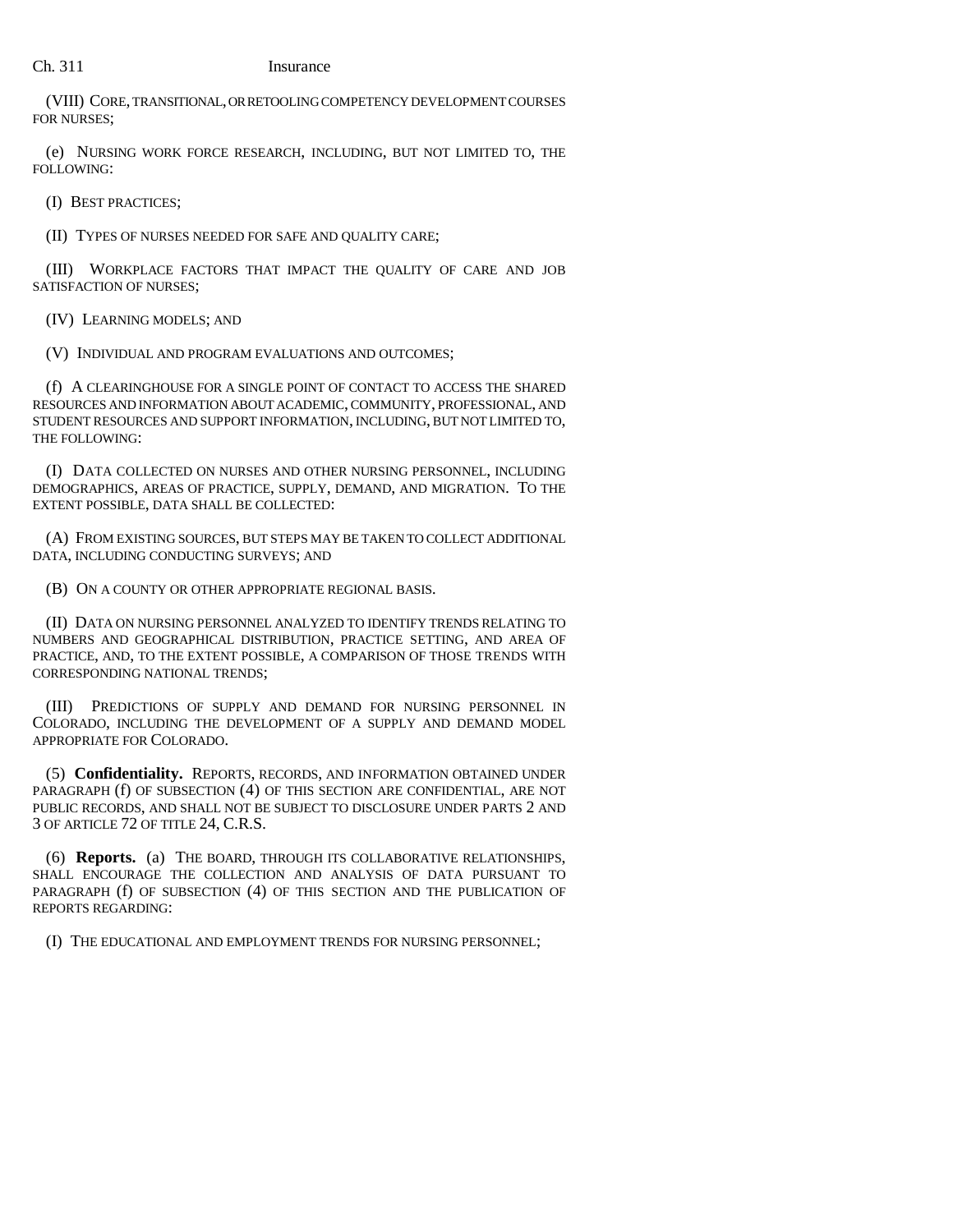(II) THE SUPPLY AND DEMAND FOR NURSING PERSONNEL; AND

(III) ANY OTHER ISSUE AS NECESSARY CONCERNING NURSING IN THE STATE.

(b) REPORTS, RECORDS, AND INFORMATION SHALL BE RELEASED IN AN AGGREGATE FORM AND SHALL NOT CONTAIN EMPLOYER-SPECIFIC INFORMATION.

(7) **No advisory committee.** THE BOARD SHALL NOT CREATE AN ADVISORY COMMITTEE TO IMPLEMENT ANY PROVISION OF THIS SECTION.

(8) **Grants.** THE BOARD MAY AUTHORIZE A NONPROFIT ENTITY TO ACT ON ITS BEHALF TO ACCEPT AND ADMINISTER ANY PRIVATE OR FEDERAL GRANTS, GIFTS, OR DONATIONS.

(9) **Rules.** THE BOARD MAY PROMULGATE RULES AS NECESSARY FOR THE IMPLEMENTATION OF THIS SECTION.

(10) **Fees.** THE BOARD MAY ESTABLISH AND CHARGE A REASONABLE FEE FOR NURSING WORKFORCE DATA, REPORTS PRODUCED, AND STATISTICAL INFORMATION. SUCH FEES SHALL BE CREDITED TO THE NURSING SHORTAGE FUND CREATED PURSUANT TO SUBSECTION (3) OF THIS SECTION.

**SECTION 25.** Article 1 of title 23, Colorado Revised Statutes, is amended BY THE ADDITION OF A NEW SECTION to read:

**23-1-126. Commission directive - nursing programs.** (1) THE GENERAL ASSEMBLY FINDS THAT COLORADO IS FACING A SHORTAGE OF NURSES. IT IS DETERMINED BY THE GENERAL ASSEMBLY THAT BECAUSE NURSES ARE CRUCIAL AND INTEGRAL TO THE HEALTH AND WELFARE OF THE PEOPLE OF COLORADO, IT IS THEREFORE IN THE PUBLIC INTEREST TO ENHANCE EDUCATIONAL OPPORTUNITIES FOR INDIVIDUALS PURSUING A CAREER IN NURSING.

(2) THE COMMISSION SHALL EVALUATE AND IMPLEMENT TWO-YEAR EDUCATIONAL PROGRAMS FOR PROFESSIONAL REGISTERED NURSING. THE COMMISSION SHALL ADOPT ANY NECESSARY POLICIES AND RULES FOR THE IMPLEMENTATION OF A TWO-YEAR PROGRAM FOR PROFESSIONAL REGISTERED NURSING.

**SECTION 26.** Article 2 of title 2. Colorado Revised Statutes, is amended BY THE ADDITION OF A NEW PART to read:

### PART 10 LEGISLATIVE INTERIM COMMITTEE ON HEALTH CARE SYSTEMS

**2-2-1001. Health care systems interim committee - creation - duties - repeal.** (1) THERE IS HEREBY CREATED THE HEALTH CARE SYSTEMS INTERIM COMMITTEE, REFERRED TO IN THIS SECTION AS THE "COMMITTEE". THE COMMITTEE SHALL MEET IN THE INTERIM AFTER THE CONCLUSION OF THE 2002 REGULAR SESSION OF THE SIXTY-THIRD GENERAL ASSEMBLY. THE COMMITTEE SHALL CONSIST OF TEN MEMBERS OF THE GENERAL ASSEMBLY. FIVE MEMBERS OF THE COMMITTEE SHALL BE FROM THE SENATE, THREE OF WHOM SHALL BE APPOINTED BY THE PRESIDENT OF THE SENATE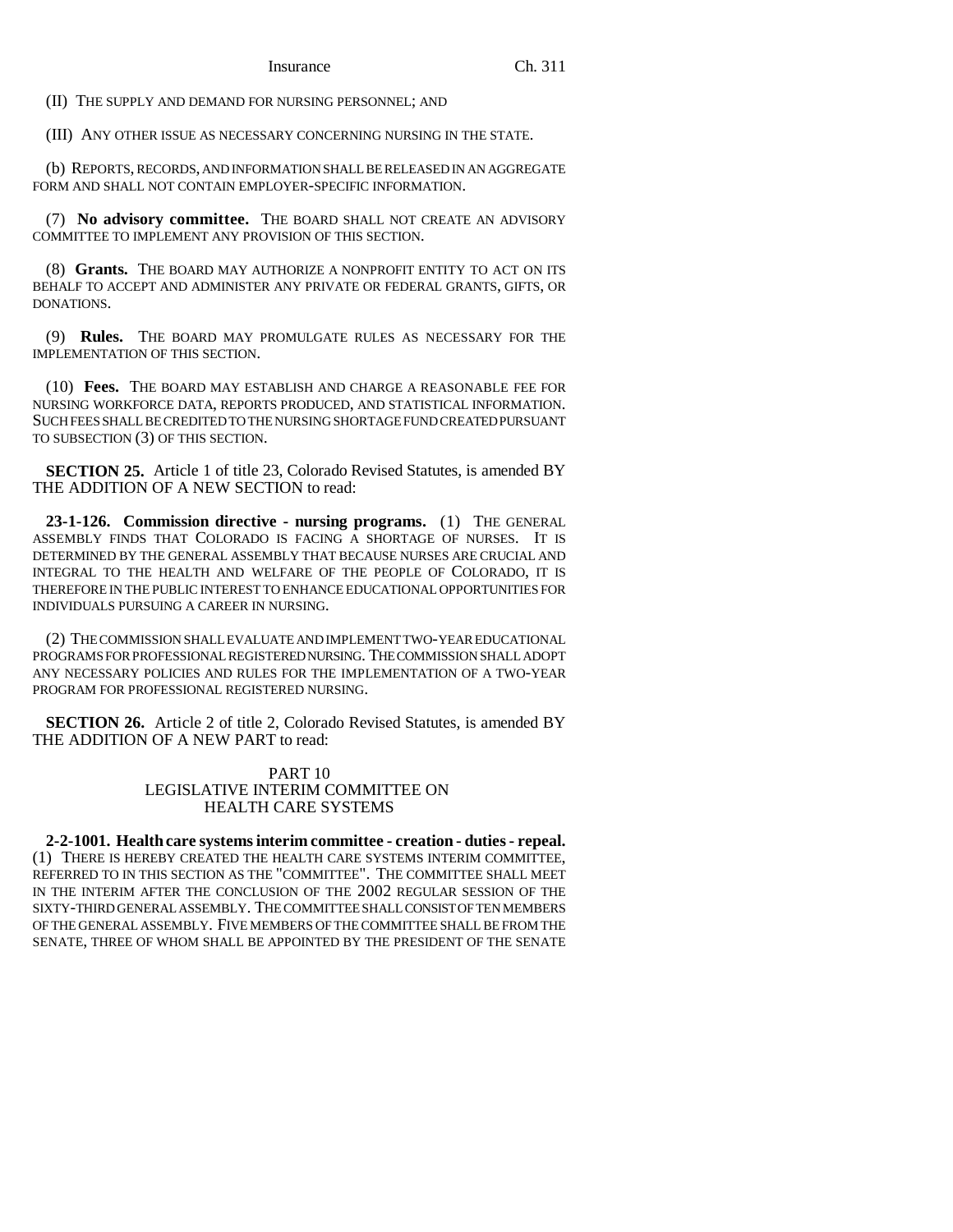AND TWO OF WHOM SHALL BE APPOINTED BY THE MINORITY LEADER OF THE SENATE. FIVE MEMBERS OF THE COMMITTEE SHALL BE FROM THE HOUSE OF REPRESENTATIVES AND SHALL BE APPOINTED BY THE SPEAKER OF THE HOUSE OF REPRESENTATIVES. NO MORE THAN THREE OF THE FIVE MEMBERS FROM THE HOUSE OF REPRESENTATIVES SHALL BE FROM THE SAME POLITICAL PARTY. THE PRESIDENT OF THE SENATE AND THE SPEAKER OF THE HOUSE OF REPRESENTATIVES SHALL APPOINT COCHAIRPERSONS OF THE COMMITTEE, WHO SHALL SHARE THE RESPONSIBILITIES OF CHAIRING THE COMMITTEE.

(2) THE COMMITTEE SHALL STUDY, BUT NEED NOT LIMIT ITS CONSIDERATION TO, THE FOLLOWING:

(a) WHICH, IF ANY, CURRENT STATE HEALTH PLANS OR PROGRAMS SHOULD BE COMBINED TO CREATE MORE EFFICIENT ADMINISTRATION, EXPANDED COVERAGE, AND COST SAVINGS TO THE STATE. THE COMMITTEE SHALL CONSIDER, BUT NEED NOT LIMIT ITS CONSIDERATION TO, THE "COLORADO MEDICAL ASSISTANCE ACT", ARTICLE 4 OF TITLE 26,C.R.S., THE "CHILDREN'S BASIC HEALTH PLAN ACT", ARTICLE 19 OF TITLE 26, C.R.S., AND COVERCOLORADO, CREATED PURSUANT TO PART 5 OF ARTICLE 8 OF TITLE 10, C.R.S.

(b) HOW PREVIOUS ATTEMPTS TO INCREASE PARTICIPATION IN THE CHILDREN'S BASIC HEALTH PLAN HAVE FALLEN SHORT AND OF WHAT ADDITIONAL MEASURES CAN BE IMPLEMENTED TO IMPROVE ENROLLMENT IN THE CHILDREN'S BASIC HEALTH PLAN;

(c) AN ANALYSIS OF CURRENT HEALTH CARE STATUTES, HEALTH INSURANCE STATUTES, ANY OTHER POSSIBLE BARRIERS TO THE IMPLEMENTATION OF A STATE HEALTH PLAN, AND IDENTIFICATION OF WHAT SERVICES ARE NECESSARY, INCLUDING MENTAL HEALTH SERVICES THAT ARE CURRENTLY COVERED;

(d) THE ISSUE OF PALLIATIVE CARE AND WHETHER SUCH CARE IS SUFFICIENTLY AVAILABLE TO COLORADANS WHO NEED AND DESIRE SUCH CARE AND THE PRESENCE OF ANY BARRIERS TO PALLIATIVE CARE THAT CAN BE ADDRESSED BY THE GENERAL ASSEMBLY;

(e) THE EXTENT TO WHICH PROVIDER NETWORKS CAN BE COORDINATED THROUGH HIGH DEDUCTIBLE HEALTH BENEFITS PLANS, SUPPLEMENTAL POLICIES, OR HOSPITAL CONFINEMENT INDEMNITY PLANS; AND

(f) THE EXTENT TO WHICH PROVIDERS ARE ABLE TO OFFER DISCOUNTS RELATED TO FEE-FOR-SERVICE PAYMENT ARRANGEMENTS.

(3) THE COMMITTEE SHALL MEET SIX TIMES DURING THE 2002 INTERIM.

(4) (a) EXPENDITURES INCURRED IN CONDUCTING THE STUDY DESCRIBED IN THIS SECTION SHALL BE APPROVED BY THE CHAIRPERSON OF THE LEGISLATIVE COUNCIL AND PAID BY VOUCHERS AND WARRANTS DRAWN AS PROVIDED BY LAW FROM MONEYS ALLOCATED TO THE LEGISLATIVE COUNCIL FROM APPROPRIATIONS MADE BY THE GENERAL ASSEMBLY.

(b) THE LEGISLATIVE COUNCIL STAFF AND THE OFFICE OF LEGISLATIVE LEGAL SERVICES SHALL BE AVAILABLE TO ASSIST THE COMMITTEE IN CARRYING OUT ITS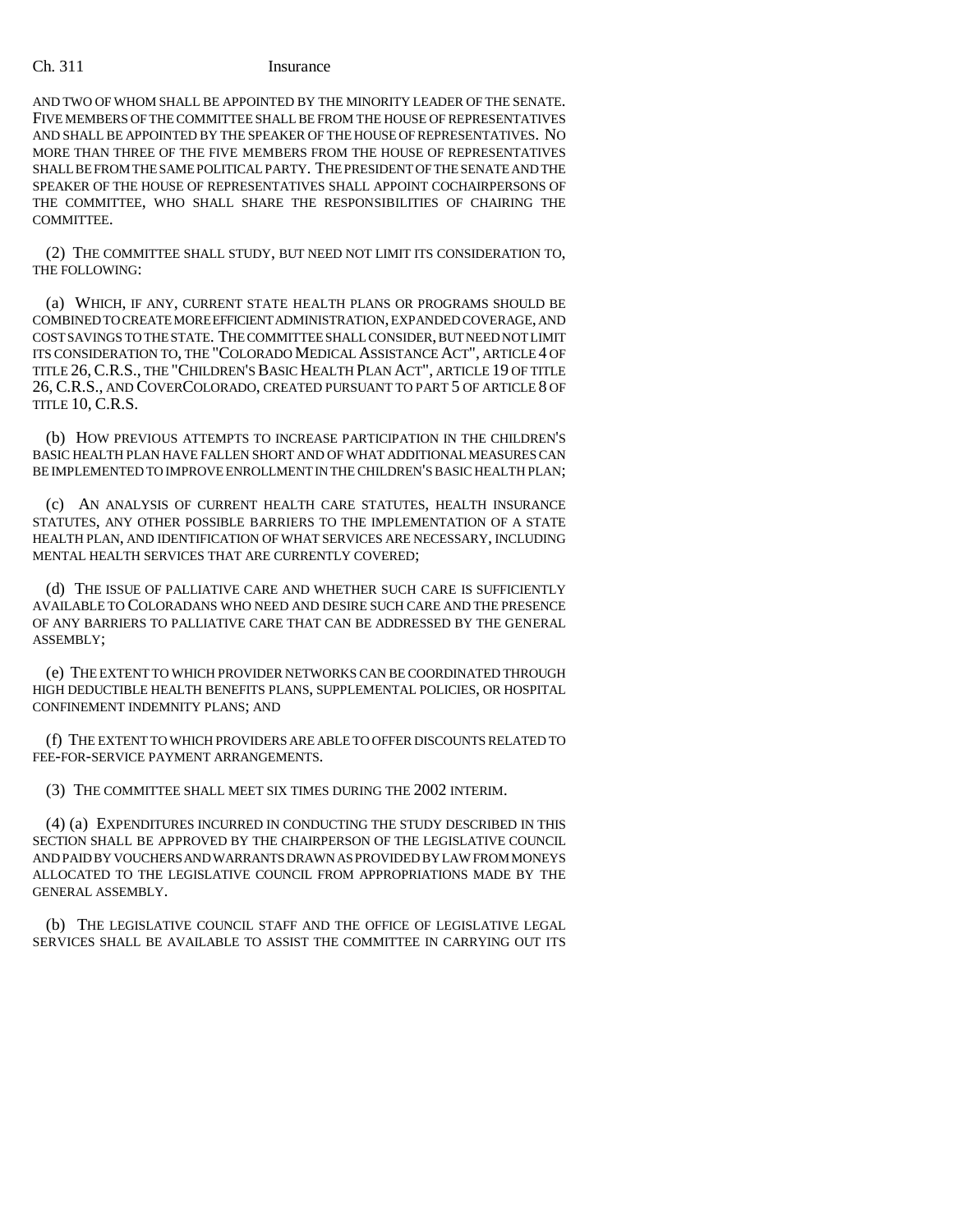DUTIES.

(5) THE LEGISLATIVE MEMBERS OF THE COMMITTEE SHALL BE COMPENSATED AS PROVIDED IN SECTION 2-2-307 FOR ATTENDANCE AT MEETINGS OF THE COMMITTEE.

(6) THE COMMITTEE SHALL MAKE A REPORT TO THE GENERAL ASSEMBLY IN ACCORDANCE WITH THE JOINT RULES OF THE SENATE AND THE HOUSE OF REPRESENTATIVES. SUCH REPORT MAY INCLUDE RECOMMENDATIONS FOR LEGISLATION, INCLUDING BUT NOT LIMITED TO LEGISLATION CONTINUING THE COMMITTEE. LEGISLATION RECOMMENDED BY THE COMMITTEE SHALL BE TREATED AS LEGISLATION RECOMMENDED BY ANY OTHER INTERIM COMMITTEE FOR PURPOSES OF ANY INTRODUCTION DEADLINES OR BILL LIMITATIONS IMPOSED BY THE JOINT RULES OF THE SENATE AND HOUSE OF REPRESENTATIVES.

(7) THIS PART 10 IS REPEALED, EFFECTIVE JANUARY 1, 2003.

**SECTION 27.** Part 1 of article 1 of title 25.5, Colorado Revised Statutes, is amended BY THE ADDITION OF A NEW SECTION to read:

**25.5-1-110. Waiver applications - authorization.** THE STATE DEPARTMENT IS AUTHORIZED TO APPLY FOR HEALTH INSURANCE FLEXIBILITY AND ACCOUNTABILITY WAIVERS THAT WILL ENABLE THE STATE TO ADD MORE FLEXIBILITY TO COLORADO'S MEDICAID PROGRAM AND THAT WILL RESULT IN A COST-EFFECTIVE METHOD OF PROVIDING HEALTH CARE SERVICES TO COLORADANS.

**SECTION 28.** Part 6 of article 50 of title 24, Colorado Revised Statutes, is amended BY THE ADDITION OF A NEW SECTION to read:

**24-50-617. Group benefit plans statewide pilot program - director's duties** - audit - repeal. (1) FOR PURPOSES OF FACILITATING A REDESIGN OF MEDICAL BENEFITS OFFERED TO EMPLOYEES AS PART OF THE STATE EMPLOYEES GROUP BENEFIT PLANS ADMINISTERED PURSUANT TO THIS PART 6, THE DIRECTOR MAY CONDUCT A GROUP BENEFIT PLANS STATEWIDE PILOT PROGRAM FOR ALL EMPLOYEES. THE PURPOSE OF THE STATEWIDE PILOT PROGRAM SHALL BE TO OFFER AT LEAST ONE LOW-COST CATASTROPHIC MEDICAL BENEFIT PLAN TO ALL EMPLOYEES AND OTHER MEDICAL BENEFIT PLANS WITH DIFFERING COSTS THAT ALLOW EMPLOYEES TO MAKE CHOICES TO MEET THEIR INDIVIDUAL NEEDS.

(2) THE DIRECTOR SHALL HAVE ALL OF THE POWERS AND DUTIES SPECIFIED IN SECTION 24-50-604 FOR PURPOSES OF DEVELOPING AND IMPLEMENTING THE STATEWIDE PILOT PROGRAM AND SHALL HAVE THE FOLLOWING ADDITIONAL POWERS AND DUTIES WITH REGARD TO THE PROGRAM:

(a) THE AUTHORITY TO DEVELOP A REQUEST FOR PROPOSALS AND PREPARE CONTRACT SPECIFICATIONS IN ORDER TO CONTRACT WITH ANY APPROPRIATE ENTITY TO PROVIDE OR ADMINISTER MEDICAL BENEFITS TO ALL EMPLOYEES PURSUANT TO THIS SECTION;

(b) THE AUTHORITY TO ALLOW AN EXCEPTION TO SECTION 24-50-606 (1) AND (2) AND SECTION 24-50-605 (1) (f) UPON A DETERMINATION BY THE DIRECTOR THAT THE REQUIREMENTS OF THOSE SECTIONS WOULD INHIBIT THE STATE'S ABILITY TO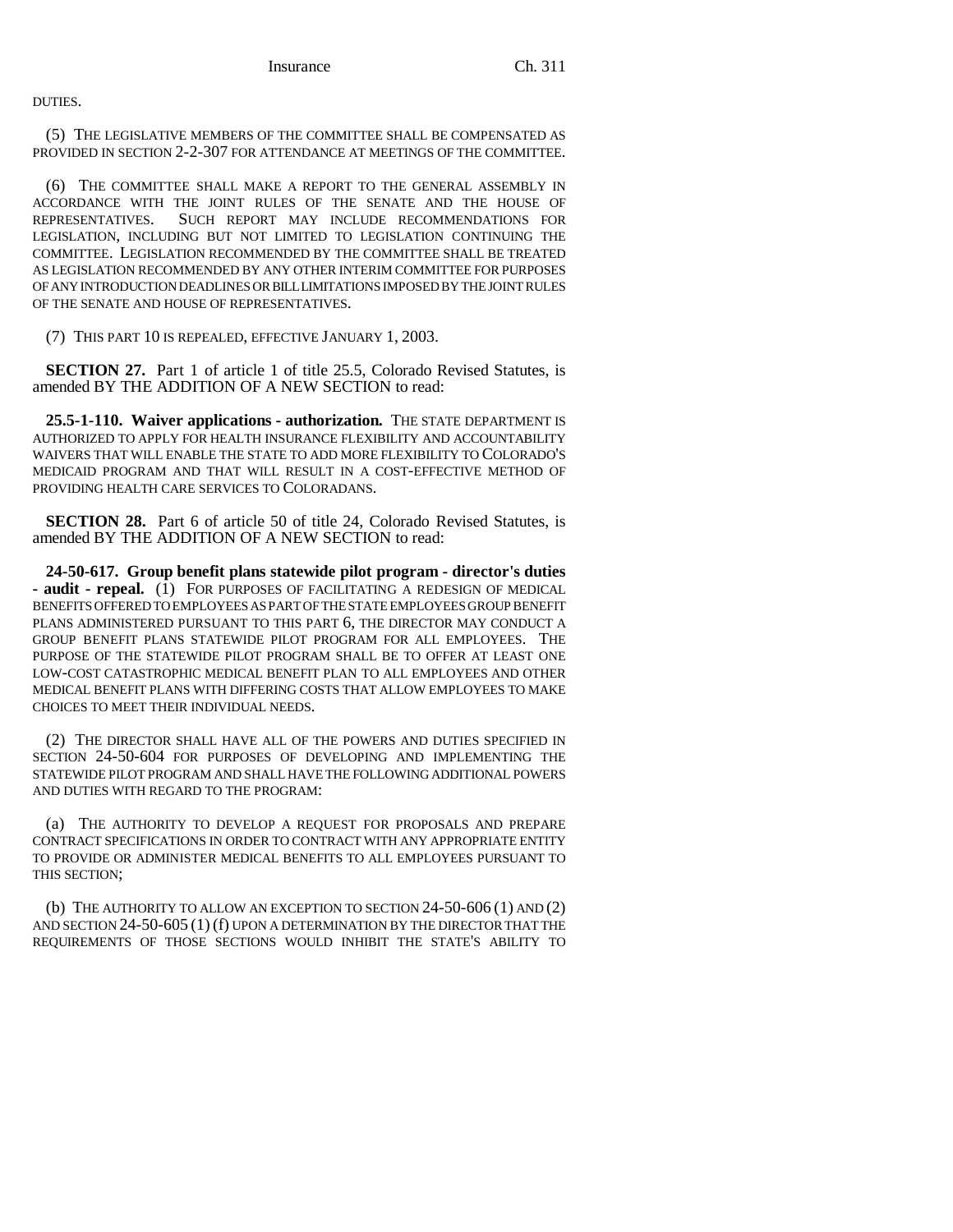EFFECTIVELY SECURE THE BEST POSSIBLE COMBINATION OF APPROPRIATE BENEFITS AND REASONABLE PRICING FOR THE MEDICAL BENEFITS OFFERED PURSUANT TO THIS SECTION;

(c) THE AUTHORITY TO ALLOCATE THE STATE CONTRIBUTION FOR GROUP BENEFITS, INCLUDING MEDICAL, LIFE, AND DENTAL BENEFITS, THAT ARE COMPONENTS OF THE STATEWIDE PILOT PROGRAM IN A MANNER DIFFERENT FROM THE MANNER IN WHICH THE STATE CONTRIBUTION IS ALLOCATED FOR GROUP BENEFITS, INCLUDING MEDICAL, LIFE, AND DENTAL BENEFITS, THAT ARE NOT OFFERED TO EMPLOYEES PURSUANT TO THE STATEWIDE PILOT PROGRAM AS LONG AS:

(I) THE THREE-TIERED CONTRIBUTION STRUCTURE AND THE TOTAL STATE CONTRIBUTION SPECIFIED IN SECTION 24-50-609 ARE NOT ALTERED; AND

(II) THE TOTAL APPROPRIATION FOR THE GROUP BENEFIT PLANS OFFERED TO EMPLOYEES PURSUANT TO THE PROGRAM DOES NOT EXCEED THE TOTAL APPROPRIATIONS THAT WOULD OTHERWISE BE PROVIDED FOR GROUP BENEFIT PLANS OFFERED PURSUANT TO THIS PART 6;

(d) THE AUTHORITY TO ALLOW AN EXCEPTION TO SECTION 24-50-104 IN ORDER TO OFFER ALTERNATIVE MEDICAL BENEFIT PLANS THAT ARE NOT DIRECTLY COMPARABLE TO PREVAILING PRACTICES IN APPROPRIATE MARKETS OF PUBLIC AND PRIVATE EMPLOYMENT; AND

(e) THE AUTHORITY TO TERMINATE THE GROUP BENEFIT PLANS STATEWIDE PILOT PROGRAM AT ANY TIME PRIOR TO THE DATE SPECIFIED IN SUBSECTION (4) OF THIS SECTION.

(3) THE STATE AUDITOR SHALL CONDUCT A PERFORMANCE REVIEW OF THE PILOT PROGRAM DEVELOPED PURSUANT TO THIS SECTION ON OR AFTER JULY 1, 2006, BUT BEFORE JANUARY 1, 2007, AND PRESENT SUCH REVIEW TO THE LEGISLATIVE AUDIT COMMITTEE ON OR BEFORE FEBRUARY 1, 2007.

(4) THE GROUP BENEFIT PLANS STATEWIDE PILOT PROGRAM AUTHORIZED PURSUANT TO THIS SECTION SHALL TERMINATE ON DECEMBER 31, 2007, UNLESS TERMINATED ON AN EARLIER DATE BY THE DIRECTOR.

(5) THIS SECTION IS REPEALED, EFFECTIVE JANUARY 1, 2008.

**SECTION 29. No appropriation.** The general assembly has determined that section 28 of this act can be implemented within existing appropriations, and therefore no separate appropriation of state moneys is necessary to carry out the purposes of section 28 of this act.

**SECTION 30. Effective date - applicability.** (1) Sections 7 to 9 and 20 through 30 of this act shall take effect upon passage and shall apply to health benefit plans issued by small employer carriers on or after said date.

(2) Sections 16 and 17 of this act shall not take effect if House Bill 02-1136 is enacted at the Second Regular Session of the Sixty-third General Assembly and becomes law; and sections 18 and 19 of this act shall take effect only if House Bill